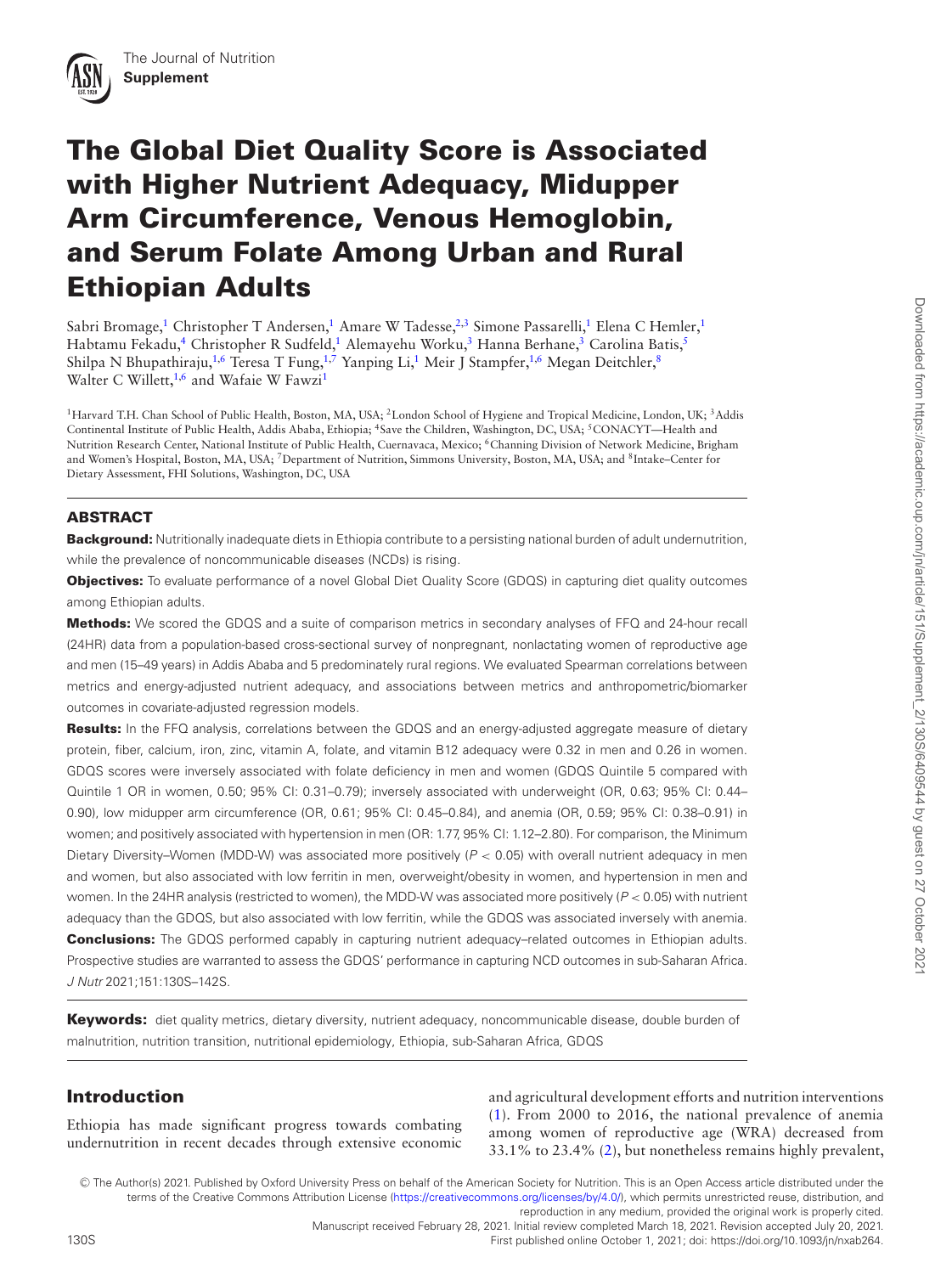particularly in rural areas and select provinces, and 2025 projections are well above national targets [\(3,](#page-10-2) [4\)](#page-10-3). Results of the 2016 National Micronutrient Survey also indicated a moderate to high prevalence of depleted iron stores (10.0%), zinc deficiency (33.8%), vitamin B12 deficiency (15.1%), serum folate deficiency (17.3%), and red blood cell folate deficiency  $(32\%)$  in WRA  $(5)$ .

Alongside widespread nutrient inadequacy and undernutrition, Ethiopia faces a steadily rising burden of metabolic disease, especially in urban areas [\(6\)](#page-10-5). Overweight and obesity (BMI  $\geq$ 25 kg/m<sup>2</sup>) among urban nonpregnant (NP) WRA nearly doubled from 10.9% in 2000 to 21.4% in 2016 (rural overweight increased from 1.4% to 3.5%) [\(7,](#page-10-6) [8\)](#page-10-7); the national prevalence of adult hypertension  $(\geq 140 \text{ mmHg} \text{ systolic or})$ ≥90 mmHg diastolic blood pressure) increased from 21.5% in 2000 to 23.6% in 2015; and adult elevated fasting blood glucose  $(>7 \text{ mmol/l})$  rose from 2.8% in 2000 to 3.8% in 2014 [\(9\)](#page-10-8). The 2015 National Noncommmunicable Diseases (NCDs) Stepwise Approach to Surveillance survey also found hypertriglyceridemia and elevated LDL cholesterol in 21.0% and 14.1% of adults, respectively; low HDL cholesterol in 68.7%; and metabolic syndrome [based on the International Diabetes Federation definition [\(10\)](#page-10-9)] in 8.6% of women and 1.8% of men [\(11\)](#page-10-10).

Dietary inadequacies are key determinants of malnutrition in Ethiopia. Owing to poverty, recurring drought, and a historical dependence on staple grains, dietary diversity and food security are poor throughout the population [\(1\)](#page-10-0). Ethiopian adults consume exceedingly low quantities of fruits, vegetables, nuts and seeds, whole grains, PUFAs and omega 3 fatty acids, and calcium for optimal health, and estimated intakes of all of these components are lower than African regional averages for adults; estimated consumption of red meat and milk are less than half the global averages [\(12\)](#page-10-11). Low consumption of nutrient-rich foods is implicated in the high prevalence of inadequate protein, iron, zinc, and vitamin A intakes (48.5%, 12.9%, 50.4%, and

```
Address correspondence to SB (e-mail: sbromage@mail.harvard.edu).
```
81.9% of NP WRA nationwide, respectively) [\(13\)](#page-11-0). National diet quality [as measured by the Alternative Healthy Eating Index– 2010 (AHEI-2010), which measures diet-related chronic disease risk] has not changed substantially since 1990 [\(14\)](#page-11-1), nor has the contribution of diet to age-standardized NCD mortality (24.8% in 1990 to 25.3% in 2013)  $(15)$ ; however, these indicators will likely worsen as Ethiopia's nutrition transition accelerates.

To address persisting undernutrition and monitor emerging dietary contributions to NCDs, countries at an early stage in the nutrition transition will benefit from easily operationalized, food-based metrics for measuring different aspects of diet quality. Given its shifting nutrition and epidemiologic profile, Ethiopia provides a useful context for developing such metrics. In this paper, we conducted a secondary analysis of data from Ethiopian men and women to evaluate the performance of a novel food-based Global Diet Quality Score (GDQS) [\(16\)](#page-11-3) and compare it with the performance of existing diet metrics.

# **Methods**

#### **Study population**

We analyzed data from the Anemia Etiology in Ethiopia study [\(17\)](#page-11-4): a cross-sectional, regionally representative 2-stage stratified sample of 2520 WRA [\(18\)](#page-11-5) (15–49 years) and 1044 men (15–49 years) living in 6 regions of Ethiopia (Addis Ababa, which is predominantly urban, and 5 predominantly rural regions: Afar, Oromia, Amhara, Tigray, and the Southern Nations, Nationalities, and People's Region). Separate sets of participants were sampled in 2 survey waves [1 conducted in the dry season (February–April 2019) and 1 in the wet season (May–September 2019)]. The survey was approved by the Institutional Review Boards of Harvard T.H. Chan School of Public Health and Addis Continental Institution of Public Health.

#### **Dietary assessment**

Diet was assessed from each participant using 2 tablet-assisted methods [a 24-hour recall (24HR) followed by a quantitative FFQ] programmed in SurveyCTO (Dobility) and administered by trained interviewers [\(17\)](#page-11-4) (owing to the breadth of the analyses performed in this paper, it was necessary to restrict the analysis of 24HR data to women). Analyses of FFQ and 24HR measurements in women allowed us to examine differences in predictive performance of diet metrics scored using the 2 instruments. Participants were initially asked when they would like to be interviewed (to accommodate their schedules and mitigate the burden of participation) and, in most cases, the FFQ and 24HR were administered on the same day unless participants requested otherwise. Both instruments were piloted in 1 urban and 1 rural *kebele* (ward) prior to the survey. In both seasons, all participants in 1 of 12 randomly selected *kebeles* within each of the 6 regions included in this survey were selected to provide a second 24HR within a median of 3 days (maximum, 6 days) after the first to allow adjustment for within-person variation.

The FFQ was developed based on the list of foods included in the Ethiopian Food Composition Tables [\(19\)](#page-11-6) following established methods [\(20\)](#page-11-7), and assessed food consumption primarily at the level of individual ingredients. Average portion sizes were assessed using photographic aids. The FFQ captured a reference period of 7 days and used 7 frequency response categories: never in the past week, 1 time a week, 2–4 times a week, 5–6 times a week, 1 time a day, 2–3 times a day, 4–5 times a day, and  $\geq 6$  times a day. The assessment included information on food preparation methods, relative grain content of different consumed flour products, whether different boiled and roasted grains were consumed in whole or split form, and whether animals were consumed in the form of meat and/or various organs. Although 822 unique foods or variants of foods (distinguished by preparation method, grain content, grain processing, and parts of animals) were included in the FFQ, the assessment employed branching logic that only asked about variants of a food if the food was first indicated

Funding for the research was provided by FHI Solutions, recipient of a Bill & Melinda Gates Foundation grant to support Intake–Center for Dietary Assessment.

Author disclosures: TTF is an Associate Editor of the Journal of Nutrition and played no role in the Journal's evaluation of the manuscript. All other authors report no conflicts of interest.

Publication costs for this supplement were funded by the Bill & Melinda Gates Foundation in conjunction with FHI Solutions, recipient of a Bill & Melinda Gates Foundation grant to support Intake–Center for Dietary Assessment. The opinions expressed in this publication are those of the authors and are not attributable to the sponsors or the publisher, Editor, or Editorial Board of the Journal of Nutrition. The Supplement Coordinators for the supplement publication were Megan Deitchler, Intake–Center for Dietary Assessment at FHI Solutions, Washington, DC; and Sabri Bromage, Harvard T.H. Chan School of Public Health, Boston, MA.

Supplemental Tables 1–8 are available from the "Supplementary data" link in the online posting of the article and from the same link in the online table of contents at [https://academic.oup.com/jn.](https://academic.oup.com/jn)

The GDQS research initiative was launched by Intake – Center for Dietary Assessment. The research was led by Harvard T.H. Chan School of Public Health, Department of Nutrition and carried out in collaboration with researchers at the National Public Health Institute (INSP), Mexico. Funding for the research was provided by FHI Solutions, recipient of a Bill & Melinda Gates Foundation grant to support Intake – Center for Dietary Assessment.

Abbreviations used: AHEI-2010, Alternative Health Eating Index–2010; EAR, estimated average requirement; GDQS, Global Diet Quality Score; GDQS-−, GDQS negative submetric; GDQS+, GDQS positive submetric; IMAPP, Intake Monitoring Assessment and Planning Program; MDD-W, Minimum Dietary Diversity–Women; MUAC, midupper arm circumference; NCD, noncommunicable disease; NL, nonlactating; NP, nonpregnant; PDQS, Prime Diet Quality Score; Q, quintile; T, tertile; WRA, women of reproductive age; 24HR, 24-hour recall.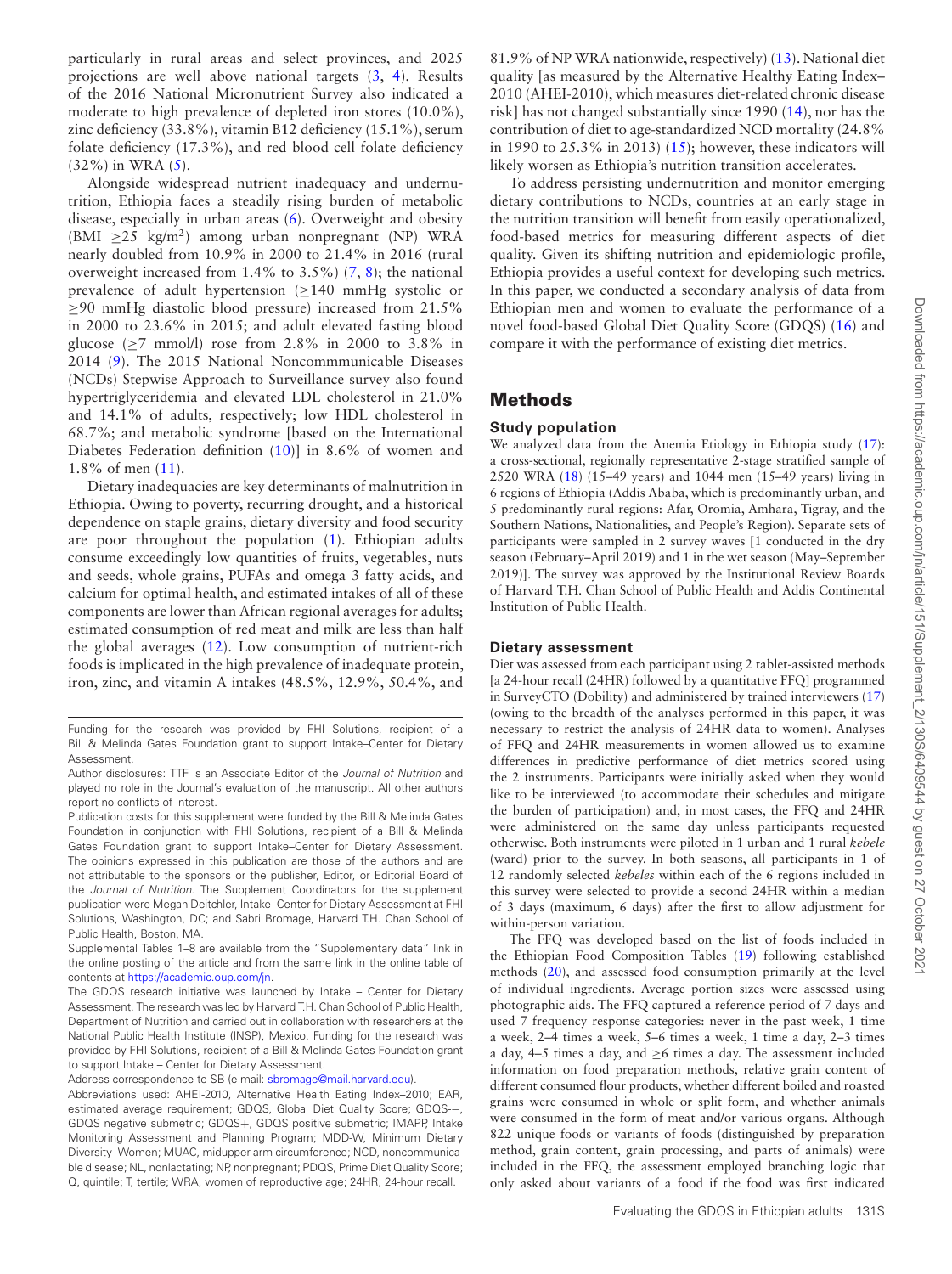to be consumed at all (allowing a more efficient assessment without compromising the extensiveness of foods enumerated). Of the 822 foods enumerated, 454 were observed to be consumed at least once by participants in the survey.

The 24HR was tailored to the unique cultural and dietary characteristics of Ethiopia, following guidelines by Gibson and Ferguson [\(21\)](#page-11-8). The 24HR assessed the consumption of ingredients, as well as many mixed dishes, and was implemented using a multiple-pass method incorporating information on the number of meals at which each food was consumed, the number of servings of each food consumed at each meal, and the average portion size of each consumed food (assessed using photographic aids). A total of 113 distinct foods were reported to be consumed at least once by survey participants. When scoring diet metrics using 24HR data, mixed dishes containing significant proportions of multiple food groups were disaggregated so that fractions of the dish mass counted toward different metric components.

For both instruments, we computed intakes of energy and a set of nutrients considered high priority in low- and middle-income countries [\(22–25\)](#page-11-9): protein, monounsaturated fat, polyunsaturated fat, saturated fat, fiber, calcium, iron, zinc, vitamin A, folate, and vitamin B12. Nutrient content of foods was determined using the Ethiopian Food Composition Tables (which contain information on both ingredients and mixed dishes) [\(19\)](#page-11-6), supplemented as needed using data from comparable foods drawn primarily from the Tanzania, Uganda, or USDA tables [\(26–28\)](#page-11-10). Iron content in teff, the most commonly consumed grain, was adjusted for the influence of soil contamination on iron bioavailability [\(29\)](#page-11-11).

#### **Scoring diet metrics**

Six metrics were scored in men (using FFQ data) and women [using FFQ and 24HR data; refer to the article by Bromage et al. [\(16\)](#page-11-3) introducing this Supplemental Issue for information on how these metrics are constructed and scored]:

- *Food-based metrics reflecting overall diet quality*: the Global Diet Quality Score (GDQS) [\(16\)](#page-11-3) and a Prime Diet Quality Score (PDQS)– like metric [\(30–32\)](#page-11-12), an adaptation of an earlier metric (the PDQS) from which the GDQS was developed.
- *Food-based metrics reflecting nutrient adequacy*: the GDQS positive submetric (GDQS+) [\(16\)](#page-11-3), computed using only the healthy GDQS food groups, and the Minimum Dietary Diversity–Women indicator (MDD-W) [\(33\)](#page-11-13). We acknowledge that the MDD-W was originally intended for use in women only; furthermore, we treated this metric as a continuous variable ranging from 0 to 10, rather than as a binary indicator as it is sometimes used.
- *Metrics reflecting NCD risk*: the GDQS negative submetric (GDQS−) [\(16\)](#page-11-3), computed using only the unhealthy GDQS food groups, and the AHEI-2010 [\(34\)](#page-11-14), scored using both food and nutrient components.

Results presented in this paper focus on 3 metrics (the GDQS,MDD-W, and AHEI-2010), while results for the GDQS+, GDQS−, and PDQSlike metric are provided in Supplemental Tables.

#### **Diet quality outcomes**

Nutrient intakes computed using 24HR data were adjusted for withinperson variation using variance components estimated from the subset of women for whom 2 recalls were available. This adjustment was performed using the Iowa State University method [\(35\)](#page-11-15), implemented in the Intake Monitoring Assessment and Planning Program (IMAPP) for all nutrients except vitamin B12 [which was adjusted in SAS version 9.4 using the National Cancer Institute method [\(36\)](#page-11-16), which can accommodate episodically consumed dietary components].

We estimated energy-adjusted nutrient intakes using the residual method [\(37\)](#page-11-17). In the FFQ data, we constructed a continuous measure of overall nutrient adequacy based on the number of nutrients (out of 8) meeting age- and sex-specific estimated average requirements (EARs) from the Institute of Medicine (or adequate intake level, in the case of fiber) [\(38\)](#page-11-18); iron adequacy was defined as  $\geq$  50% probability of adequacy based on a lognormal requirement distribution [\(39\)](#page-11-19). In the 24HR data, overall nutrient adequacy was defined as the mean probability of adequacy of the 8 nutrients based on the full-probability method [\(39\)](#page-11-19). EARs and requirement distributions for iron and zinc were adjusted to account for absorption characteristics of local diets [\(39–42\)](#page-11-19). We also created a binary measure of overall nutrient inadequacy using a cutoff of  $<$  4 adequate nutrients (out of 8) in the FFQ data or  $<$  50% mean probability of adequacy in the 24HR data, as well as energy-adjusted continuous measures of overall nutrient adequacy and binary overall nutrient inadequacy.

In addition to nutrient intake and adequacy outcomes, we assessed anthropometric and biomarker outcomes, including the means of duplicate height, weight, midupper arm circumference (MUAC), and diastolic/systolic blood pressure measurements; venous hemoglobin measured by Hemocue Hb 201+, adjusted for altitude, sex, and smoking status [\(43\)](#page-11-20); and serum ferritin [adjusted for C-reactive protein using the Biomarkers Reflecting Inflammation and Nutritional Determinants of Anemia method [\(44\)](#page-11-20)], folate, and vitamin B12, measured at International Clinical Laboratories in Addis Ababa. The following cutoffs were applied to derive binary outcomes:

- Underweight and overweight/obesity: BMI <18.5 kg/m<sup>2</sup> and  $\geq$ 25 kg/m<sup>2</sup>, respectively [\(45\)](#page-11-21).
- Low MUAC: <24.5 cm in women and <25.5 cm in men. These cutoffs resulted in the lowest overall misclassification of underweight BMI in a prior international analysis [\(46\)](#page-11-22).
- Anemia: <12 g/dl hemoglobin in women and <13 g/dl in men [\(43\)](#page-11-20).
- Depleted iron stores: ferritin <15  $\mu$ g/l [\(47\)](#page-11-23).
- Serum folate deficiency: <3 ng/mL [\(48\)](#page-11-24).
- Serum vitamin B12 deficiency: <203 pg/mL [\(49\)](#page-11-25).
- Hypertension: ≥130 mmHg systolic or ≥85 mmHg diastolic blood pressure  $(50)$ .

#### **Analysis of metric performance**

We evaluated and compared the performance of the different metrics (scored using FFQ data in men and FFQ and 24HR data in women) against diet quality outcomes. Methods involved Spearman correlations between metrics and continuous diet quality outcomes; regression models to determine unadjusted and multivariable (adjusted for potential sociodemographic confounders: age, urban/rural locality, education level, marital status, and occupation) estimated marginal means or ORs for different diet quality outcomes within each metric quintile and in terms of a 1-SD increase in each metric; and statistical comparisons of correlation coefficients, as well as trends in measures of association across quintiles, between pairs of metrics [\(34,](#page-11-14) [51\)](#page-11-27). We also examined whether covariate-adjusted associations between metrics and hypertension were robust to further adjustment for BMI. In a regression analysis of 24HR data in women, metrics were analyzed using tertiles due to limited variation in metric scores, except for the GDQS+ and GDQS− submetrics (which were excluded from the regression analysis of 24HR data, given insufficient variation in metric scores).

We excluded women who were currently pregnant or breastfeeding. Within each sex and dietary instrument (FFQ and 24HR), we excluded participants with no reported food intake and with energy intakes  $<$ 3 or  $>$ 3 SDs from the mean, to limit the influence of implausible values. Correlation and regression analyses were performed separately in the total population of men and the total population of women. We also performed correlation analyses within subgroups defined by urban compared with rural localities (defined as Addis Ababa compared with all other regions) or dry compared with wet seasons (subgroup analyses were performed separately so that seasons were pooled within urban/rural subgroups, and vice versa), and selected comparisons between groups [\(52\)](#page-11-28). Given sample size constraints, subgroup analyses in regression models were limited to rural men in an FFQ analysis and (separately) rural women in both FFQ and 24HR analyses.

In interpreting comparative metric performance, we prioritized correlations with energy-adjusted nutrient intakes/adequacy and ageadjusted regression models, and defined a subset of higher-relevance diet quality outcomes in regression models (the continuous measures of energy-adjusted overall nutrient adequacy and anthropometric and biomarker outcomes defined using clinically relevant cutoffs), which were distinguished from lower-relevance outcomes (the binary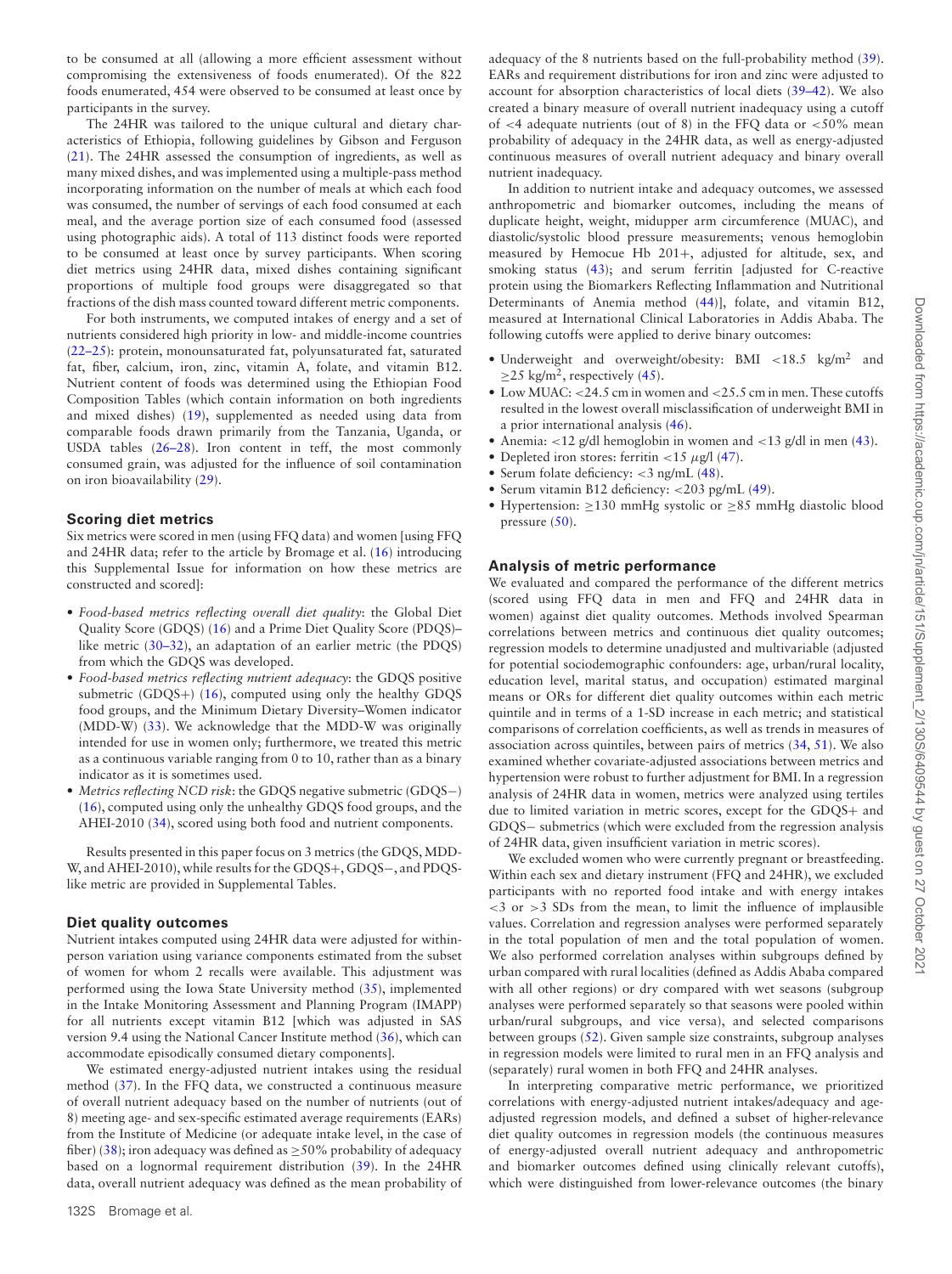|                                                                                                                                                                                                                                                                                    | Total                            |                                  | Dry season                       |                                  |                                  | Wet season          |                                  | Rural                            | Urban              |                                  |
|------------------------------------------------------------------------------------------------------------------------------------------------------------------------------------------------------------------------------------------------------------------------------------|----------------------------------|----------------------------------|----------------------------------|----------------------------------|----------------------------------|---------------------|----------------------------------|----------------------------------|--------------------|----------------------------------|
|                                                                                                                                                                                                                                                                                    | Men,                             | Women,                           | Men,                             | Women,                           | Men,                             | Women,              | Men,                             | Women,                           | Men,               | Women,                           |
| Outcome                                                                                                                                                                                                                                                                            | $n = 976$                        | $n = 1604$                       | $n=483$                          | $n = 802$                        | $n = 493$                        | $n = 800$           | $n = 840$                        | $n = 1317$                       | $n = 134$          | $n = 287$                        |
| Calcium                                                                                                                                                                                                                                                                            | $0.17$ <sup><math>-</math></sup> | $0.13$ <sup><math>1</math></sup> | 0.19                             | 0.19                             | $0.13^{2}$                       | 0.06                | 0.16 <sup>1</sup>                | 0.10 <sup>1</sup>                | 0.36               | 0.30 <sup>1</sup>                |
| Fiber                                                                                                                                                                                                                                                                              | 0.20 <sup>1</sup>                | $0.14$ <sup><math>-</math></sup> | 0.28                             | 0.16 <sup>1</sup>                | 0.10 <sup>3</sup>                | $0.10^{2}$          | 0.16 <sup>1</sup>                | 0.12 <sup>1</sup>                | 0.36 <sup>1</sup>  | $0.19^{2}$                       |
| Folate                                                                                                                                                                                                                                                                             | $0.23$ <sup><math>1</math></sup> | $0.21$ <sup>1</sup>              | 0.23                             | $0.17$ <sup><math>-</math></sup> | $0.23$ <sup><math>1</math></sup> | 0.26 <sup>1</sup>   | 0.20                             | 0.22 <sup>1</sup>                | 0.39               | $0.17^{2}$                       |
| Iron                                                                                                                                                                                                                                                                               | 0.01                             | 0.01                             | $-0.07$                          | 0.07<br>$\overline{1}$           | 0.04                             | 0.10 <sup>2</sup>   | 0.00                             | 0.02                             | $-0.10$            | 0.02                             |
|                                                                                                                                                                                                                                                                                    | 0.07 <sup>3</sup>                | $0.15$ <sup><math>-</math></sup> | 0.07                             | $0.16$ <sup>1</sup>              | 0.06                             | $0.14$ <sup>1</sup> | $0.08^{3}$                       | $0.12$ <sup><math>-</math></sup> | 0.08               | 0.25 <sup>1</sup>                |
| MUFA<br>Protein<br>PUFA                                                                                                                                                                                                                                                            | $0.07^{3}$                       | 0.11                             | 0.02                             | 0.11 <sup>2</sup>                | $0.12^{2}$                       | 0.11 <sup>2</sup>   | $0.08^{3}$                       | $0.08^{2}$                       | $\overline{0}$ .11 | $0.21$ <sup><math>-</math></sup> |
|                                                                                                                                                                                                                                                                                    | 0.06                             | 0.10 <sup>1</sup>                | 0.00                             | 0.06                             | $0.12^{2}$                       | 0.14 <sup>1</sup>   | 0.06                             | $0.08^{2}$                       | 0.10               | $0.16^{2}$                       |
| SFA                                                                                                                                                                                                                                                                                | 0.01                             | 0.03                             | 0.02                             | 0.06                             | 0.01                             | 0.01                | 0.03                             | 0.03                             | 0.04               | 0.08                             |
| Vitamin A                                                                                                                                                                                                                                                                          | $0.14$ <sup>1</sup>              | 0.11                             | $0.22$ <sup><math>1</math></sup> | 0.12 <sup>1</sup>                | 0.02                             | $0.08^{3}$          | 0.13                             | 0.09                             | 0.28               | $0.17^{2}$                       |
| Vitamin B12                                                                                                                                                                                                                                                                        | $-0.09^{2}$                      | 0.00                             | $-0.01$                          | $0.00\,$                         | $0.17^{1}$                       | $0.08^{3}$          | 0.09 <sup>3</sup>                | $-0.05$                          | 0.04               | 0.15 <sup>2</sup>                |
| Zinc                                                                                                                                                                                                                                                                               | 0.04                             | $0.10$ <sup><math>1</math></sup> | 0.00                             | $0.07^{3}$                       | 0.06                             | 0.13 <sup>1</sup>   | 0.04                             | $0.07^{3}$                       | 0.08               | $0.24$ <sup>1</sup>              |
| BMI                                                                                                                                                                                                                                                                                | $-0.01$                          | $0.10$ <sup><math>1</math></sup> | $-0.05$                          | $0.10^{2}$                       | 0.00                             | 0.09 <sup>3</sup>   | 0.00                             | 0.09 <sup>2</sup>                | $-0.05$            | 0.11                             |
| MUAC                                                                                                                                                                                                                                                                               | 0.00                             | 0.10 <sup>1</sup>                | $-0.02$                          | $0.09^{2}$                       | 0.01                             | 0.10 <sup>2</sup>   | 0.01                             | $0.09$ <sup><math>1</math></sup> | $-0.04$            | $\overline{0}$ . 11              |
| Hemoglobin                                                                                                                                                                                                                                                                         | 0.03                             | $0.07^{2}$                       | 0.02                             | $0.08^{3}$                       | 0.06                             | $0.08^{3}$          | 0.04                             | $0.07^{3}$                       | $-0.02$            | 0.07                             |
| Ferritin                                                                                                                                                                                                                                                                           | $-0.03$                          | 0.02                             | $-0.15^{2}$                      | 0.05<br>$\overline{\phantom{a}}$ | 0.08                             | 0.10                | 0.05                             | 0.01                             | 0.11               | 0.10                             |
| Serum folate                                                                                                                                                                                                                                                                       | 0.13 <sup>1</sup>                | 0.20 <sup>1</sup>                | 0.08                             | $0.13^{2}$                       | $0.18$ <sup>1</sup>              | $0.27^{1}$          | 0.12 <sup>1</sup>                | 0.19                             | $0.22^{3}$         | 0.19 <sup>3</sup>                |
| Serum B12                                                                                                                                                                                                                                                                          | $0.07^{3}$                       | 0.02<br>$\overline{1}$           | $-0.04$                          | 0.12 <sup>3</sup><br>I           | $0.19$ <sup><math>1</math></sup> | 0.11 <sup>3</sup>   | 0.06                             | $-0.03$                          | $0.22^{3}$         | 0.17                             |
| Systolic BP                                                                                                                                                                                                                                                                        | 0.11 <sup>1</sup>                | $0.08^{2}$                       | 0.12 <sup>3</sup>                | 0.07                             | 0.09                             | 0.09 <sup>3</sup>   | $0.13$ <sup><math>1</math></sup> | $0.07^{2}$                       | $-0.03$            | 0.12 <sup>3</sup>                |
| Diastolic BP                                                                                                                                                                                                                                                                       | $0.09^{2}$                       | 0.04                             | 0.09                             | $0.08^{3}$                       | 0.08                             | 0.01                | 0.11 <sup>2</sup>                | 0.05                             | 0.03               | 0.03                             |
| Sample sizes (in parentheses) indicate the number of participants for whom food and nutrient intake data were available (n values for other outcomes are provided in subsequent tables). Abbreviations: BP blood pressure; GDQ<br>Quality Score; MUAC, midupper arm circumference. |                                  |                                  |                                  |                                  |                                  |                     |                                  |                                  |                    |                                  |

TABLE 1 Spearman correlations between the GDQS (scored using FFQ data) and energy-adjusted nutrients and clinical measurements among Ethiopian adults **TABLE 1** Spearman correlations between the GDQS (scored using FFQ data) and energy-adjusted nutrients and clinical measurements among Ethiopian adults

<span id="page-3-2"></span><span id="page-3-1"></span><span id="page-3-0"></span>Evaluating the GDQS in Ethiopian adults 133S

<span id="page-3-3"></span>1P < 0.001. 2P < 0.01. 3P < 0.05.

Downloaded from https://academic.oup.com/jn/article/151/Supplement\_2/130S/6409544 by guest on 27 October 2021 Downloaded from https://academic.oup.com/jn/article/151/Supplement\_2/130S/6409544 by guest on 27 October 2021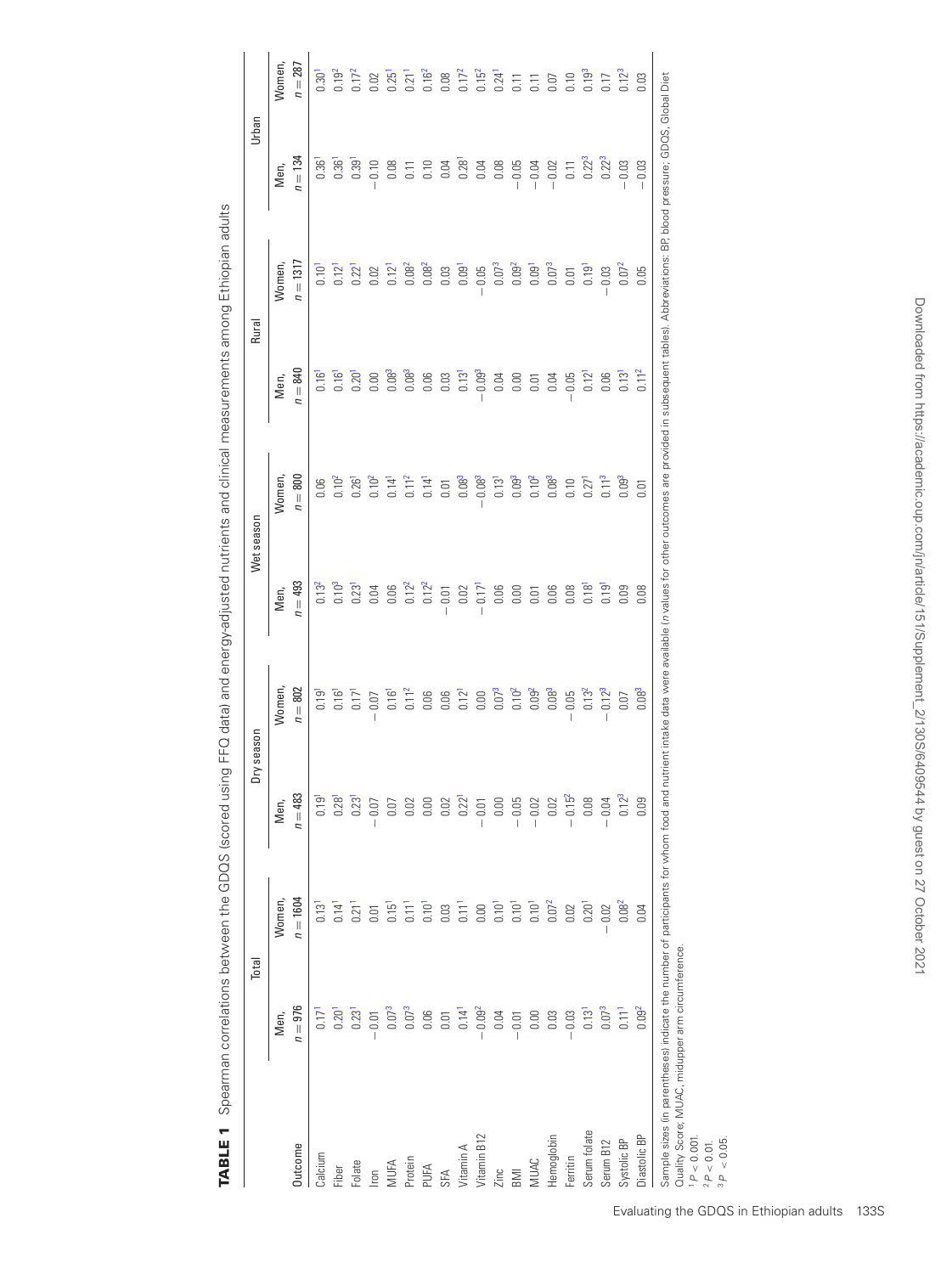measure of energy-adjusted overall nutrient inadequacy and continuous anthropometric and biomarker outcomes for which clinically relevant cutoffs exist).

Statistical analyses were performed in R v4.03 (The R Foundation for Statistical Computing, Vienna, Austria) (excluding SAS and IMAPP analyses where noted).

# **Results**

FFQ data from 976 men and 1604 NP nonlactating (NL) WRA and 24HR data from 1593 NP NL WRA were analyzed in this study. Replicate 24HRs were available from 163 women (73 and 90 in the dry and wet seasons, respectively; 25 and 138 in urban and rural areas, respectively). Ages ranged from 15 to 49 years in both men (median, 34 years) and women (median, 30 years). The numbers of men and women by urban/rural and season subgroups are indicated in **[Table 1](#page-3-3)**. Descriptive statistics on the numbers of FFQs, 24HRs, and replicate 24HRs analyzed by sex, season, and region; prevalences of diet quality outcomes by sex and urban/rural locality; and distributions of food group consumption and metric scores by sex, season, and urban/rural locality for each instrument (FFQ and 24HR) are provided in **Supplemental Tables 1–4** .

## **Spearman correlations between the GDQS and energy-adjusted nutrient intakes**

In the analysis of FFQ data, the GDQS was significantly  $(P < 0.05)$  and weakly  $(0.1 \ge \rho < 0.3)$  rank-correlated with energy-adjusted intakes of calcium (men,  $\rho = 0.17$ ; women,  $ρ = 0.13$ ), fiber (men,  $ρ = 0.20$ ; women,  $ρ = 0.14$ ), folate (men,  $\rho = 0.23$ ; women,  $\rho = 0.21$ ), and vitamin A (men,  $\rho$  $= 0.14$ ; women,  $\rho = 0.11$ ; [Table 1\)](#page-3-3). In women, significant albeit weak correlations were also observed for energy-adjusted monounsaturated fat ( $\rho = 0.15$ ), polyunsaturated fat ( $\rho =$ 0.10), protein ( $\rho = 0.11$ ), and zinc ( $\rho = 0.10$ ). The GDQS was nonsignificantly correlated with energy-adjusted iron and saturated fat intakes.

As in the FFQ analysis, the GQDS scored using 24HR data in women was significantly ( $P < 0.05$ ) and weakly ( $0.1 \ge \rho$  $(6 - 0.3)$  correlated with energy-adjusted intakes of calcium ( $\rho =$ 0.14), folate ( $\rho = 0.40$ ), protein ( $\rho = 0.14$ ), vitamin A ( $\rho =$ 0.22), and zinc ( $\rho = 0.06$ ) and was nonsignificantly associated with energy-adjusted iron intake  $(P \ge 0.05;$  **Supplemental Table 5**). Unlike the FFQ analysis, the 24HR analysis indicated no significant correlation between the GDQS and energyadjusted fiber intake ( $P \ge 0.05$ ), and indicated negative correlations with energy-adjusted fatty acids (monounsaturated fat: FFQ  $\rho = 0.15$  compared with 24HR  $\rho = -0.28$ ; polyunsaturated fat: FFQ  $\rho = 0.10$  compared with 24HR  $\rho =$ −0.19; saturated fat: FFQ  $\rho = 0.03$  compared with 24HR  $\rho =$  $-0.11$ ) and vitamin B12 (FFQ  $\rho = 0.00$  compared with 24HR  $\rho = -0.11$ ). The *P* values were  $\geq 0.05$  for FFQ saturated fat and vitamin B12 data only.

## **Spearman correlations between the GDQS, MDD-W, and AHEI-2010 compared with energy-adjusted overall nutrient adequacy**

In the analysis of FFQ data, we observed significant ( $P < 0.05$ ) correlations between the GDQS and energy-adjusted overall nutrient adequacies of  $\rho = 0.32$  in men and  $\rho = 0.26$  in women (**[Table 2](#page-4-0)**). Correlations differed significantly ( *P* for difference < 0.05) between men and women in rural areas (men  $\rho = 0.34$  compared with women  $\rho = 0.25$ ), but not in urban areas, the wet season, or dry season (*P* for difference  $\geq 0.05$ ). 134S Bromage et al.

|                       |       | Total, $n = 965$ men, | Dry Season, $n=478$ men, |         |         |         |                                      |       | Rural, $n = 832$ men, |       |                                 |                         |
|-----------------------|-------|-----------------------|--------------------------|---------|---------|---------|--------------------------------------|-------|-----------------------|-------|---------------------------------|-------------------------|
|                       |       | 1596 women            | 795 women                |         |         |         | Wet Season, $n = 487$ men, 799 women |       | 1311 women            |       | Urban, $n = 130$ men, 285 women |                         |
| Sex                   |       |                       |                          |         | $\circ$ |         | P-diff (dry vs wet)                  |       |                       |       |                                 | P-diff (urban vs rural) |
| vlen                  | 0.32  | $-0.001$              | <u>ក្ខ</u>               | < 0.001 | 0.32    | < 0.001 | 0.432                                | 0.34  | < 0.001               | 0.22  | 0.010                           | 0.086                   |
| Vomen                 | 0.26  | 1001                  | 0.27                     | &0.001  | 0.25    | < 0.001 | 0.335                                | 0.25  | < 0.001               | 0.32  | &0.001                          | 0.123                   |
| P-diff (men vs women) | 0.054 |                       | 0.226                    | I       | 0.093   | I       | I                                    | 0.013 |                       | 0.156 | I                               |                         |
|                       |       |                       |                          |         |         |         |                                      |       |                       |       |                                 |                         |

**TABLE 2** Spearman correlations between the GDQS (scored using FFQ data) and energy-adjusted overall nutrient adequacy among Ethiopian adults

Spearman correlations between the GDQS (scored using FFQ data) and energy-adjusted overall nutrient adequacy among

<span id="page-4-0"></span>**TABLE 2** 

Ethiopian adults

Overall nutrient adequacy is defined as the energy-adjusted number of number of number of number of allerging consumes (Pdifferences (Pdifferences (Pdifferences not signomical collex the method of Erd, Gollwitzer, and Schm S. independent samples [\(52\)](#page-11-28). Abbreviations: GDQS, Global Diet Quality Score. Global Diet Quality Score ber o<br>0 independent samples (52). Abbreviations: GDQS, eq SE. eo<br>0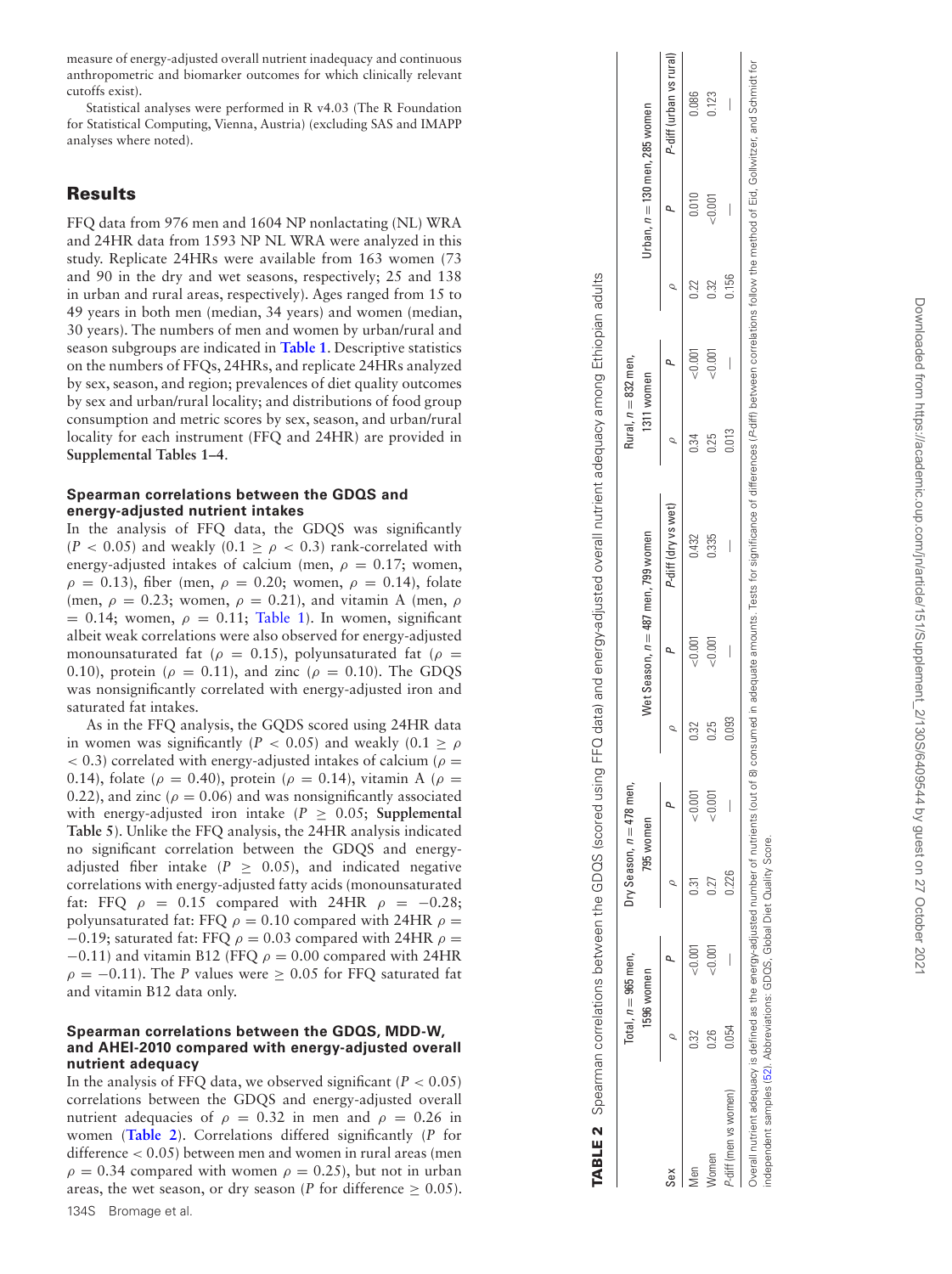|              |       |                  | GDQS              |                   | MDD-W                |                      | AHEI-2010               |
|--------------|-------|------------------|-------------------|-------------------|----------------------|----------------------|-------------------------|
| Outcome      | Sex   | $\boldsymbol{n}$ | $\rho$            | $\rho$            | $P$ -diff            | $\rho$               | P-diff                  |
| Calcium      | Men   | 976              | 0.17 <sup>1</sup> | 0.22 <sup>1</sup> | 0.057                | 0.10 <sup>2</sup>    | $0.012^{3}$             |
|              | Women | 1604             | 0.13 <sup>1</sup> | 0.16 <sup>1</sup> | 0.229                | 0.01                 | < 0.001 <sup>1</sup>    |
| Fiber intake | Men   | 976              | 0.20 <sup>1</sup> | 0.11 <sup>1</sup> | 0.001 <sup>2</sup>   | 0.23 <sup>1</sup>    | 0.301                   |
|              | Women | 1604             | 0.14 <sup>1</sup> | 0.10 <sup>1</sup> | 0.069                | 0.19 <sup>1</sup>    | 0.050                   |
| Folate       | Men   | 976              | 0.23 <sup>1</sup> | 0.12 <sup>1</sup> | < 0.001 <sup>1</sup> | 0.23 <sup>1</sup>    | 0.780                   |
|              | Women | 1604             | 0.21 <sup>1</sup> | 0.12 <sup>1</sup> | < 0.001 <sup>1</sup> | 0.25 <sup>1</sup>    | 0.173                   |
| Iron intake  | Men   | 976              | $-0.01$           | 0.00              | 0.864                | 0.04                 | 0.131                   |
|              | Women | 1604             | 0.01              | $-0.02$           | 0.062                | 0.04                 | 0.135                   |
| <b>MUFA</b>  | Men   | 976              | $0.07^{3}$        | 0.30 <sup>1</sup> | < 0.001 <sup>1</sup> | $-0.18^{1}$          | ${<}0.001$ <sup>1</sup> |
|              | Women | 1604             | 0.15 <sup>1</sup> | 0.36 <sup>1</sup> | < 0.001 <sup>1</sup> | $-0.12^{1}$          | < 0.001 <sup>1</sup>    |
| Protein      | Men   | 976              | $0.07^{3}$        | 0.20 <sup>1</sup> | < 0.001 <sup>1</sup> | $-0.21$ <sup>1</sup> | < 0.001 <sup>1</sup>    |
|              | Women | 1604             | 0.11 <sup>1</sup> | 0.20 <sup>1</sup> | < 0.001 <sup>1</sup> | $-0.111$             | < 0.001 <sup>1</sup>    |
| PUFA         | Men   | 976              | $0.06\,$          | 0.00              | 0.008 <sup>2</sup>   | 0.26 <sup>1</sup>    | < 0.001 <sup>1</sup>    |
|              | Women | 1604             | 0.10 <sup>1</sup> | 0.03              | < 0.001 <sup>1</sup> | 0.26 <sup>1</sup>    | < 0.001 <sup>1</sup>    |
| <b>SFA</b>   | Men   | 976              | 0.01              | 0.19 <sup>1</sup> | < 0.001 <sup>1</sup> | $-0.34$ <sup>1</sup> | < 0.001 <sup>1</sup>    |
|              | Women | 1604             | 0.03              | 0.20 <sup>1</sup> | < 0.001 <sup>1</sup> | $-0.33^{1}$          | $< 0.001$ <sup>1</sup>  |
| Vitamin A    | Men   | 976              | 0.14 <sup>1</sup> | 0.09 <sup>2</sup> | 0.055                | $-0.01$              | < 0.001 <sup>1</sup>    |
|              | Women | 1604             | 0.11 <sup>1</sup> | 0.10 <sup>1</sup> | 0.622                | $-0.06^{3}$          | < 0.001 <sup>1</sup>    |
| Vitamin B12  | Men   | 976              | $-0.09^{2}$       | $0.16^{1}$        | < 0.001 <sup>1</sup> | $-0.42^{1}$          | < 0.0011                |
|              | Women | 1604             | 0.00              | 0.25 <sup>1</sup> | < 0.001 <sup>1</sup> | $-0.391$             | < 0.001 <sup>1</sup>    |
| Zinc         | Men   | 976              | 0.04              | 0.16 <sup>1</sup> | < 0.001 <sup>1</sup> | $-0.15^{1}$          | < 0.001 <sup>1</sup>    |
|              | Women | 1604             | 0.10 <sup>1</sup> | 0.15 <sup>1</sup> | 0.002 <sup>2</sup>   | $-0.08^{2}$          | < 0.001 <sup>1</sup>    |
| <b>ONA</b>   | Men   | 965              | 0.32 <sup>1</sup> | 0.48 <sup>1</sup> | < 0.001 <sup>1</sup> | $0.12^{1}$           | < 0.001 <sup>1</sup>    |
|              | Women | 1596             | 0.26 <sup>1</sup> | 0.46 <sup>1</sup> | < 0.001 <sup>1</sup> | 0.03                 | < 0.001 <sup>1</sup>    |
| <b>BMI</b>   | Men   | 965              | $-0.01$           | 0.13 <sup>1</sup> | < 0.001 <sup>1</sup> | $-0.02$              | 0.801                   |
|              | Women | 1596             | 0.10 <sup>1</sup> | $0.16^{1}$        | 0.010 <sup>3</sup>   | 0.06 <sup>3</sup>    | 0.230                   |
| <b>MUAC</b>  | Men   | 965              | 0.00              | 0.14 <sup>1</sup> | < 0.001 <sup>1</sup> | $-\,0.02$            | 0.389                   |
|              | Women | 1596             | 0.10 <sup>1</sup> | 0.17 <sup>1</sup> | 0.001 <sup>2</sup>   | 0.07 <sup>2</sup>    | 0.439                   |
| Hemoglobin   | Men   | 883              | 0.03              | 0.11 <sup>1</sup> | $0.010^{3}$          | $-0.04$              | $0.018^{3}$             |
|              | Women | 1485             | 0.07 <sup>2</sup> | 0.10 <sup>1</sup> | 0.133                | $0.07^{3}$           | 0.655                   |
| Ferritin     | Men   | 869              | $-0.03$           | 0.01              | 0.089                | $-0.02$              | 0.906                   |
|              | Women | 782              | 0.02              | $-0.04$           | 0.029 <sup>3</sup>   | 0.04                 | 0.413                   |
| Serum folate | Men   | 872              | 0.13 <sup>1</sup> | 0.14 <sup>1</sup> | 0.656                | $0.12^{1}$           | 0.940                   |
|              | Women | 784              | 0.20 <sup>1</sup> | 0.21 <sup>1</sup> | 0.431                | 0.11 <sup>2</sup>    | $< 0.001$ <sup>1</sup>  |
| Serum B12    | Men   | 872              | $0.07^{3}$        | 0.04              | 0.447                | $-0.02$              | $0.014^{3}$             |
|              | Women | 785              | $-0.02$           | $-0.07$           | 0.003 <sup>2</sup>   | $-0.07$              | 0.141                   |
| Systolic BP  | Men   | 976              | 0.11 <sup>1</sup> | 0.12 <sup>1</sup> | 0.538                | 0.04                 | 0.048 <sup>3</sup>      |
|              | Women | 1604             | 0.08 <sup>2</sup> | 0.07 <sup>2</sup> | 0.250                | 0.06 <sup>3</sup>    | 0.338                   |
| Diastolic BP | Men   | 976              | 0.09 <sup>2</sup> | 0.14 <sup>1</sup> | 0.053                | 0.05                 | 0.166                   |
|              | Women | 1604             | 0.04              | 0.06 <sup>3</sup> | 0.400                | 0.02                 | 0.502                   |

<span id="page-5-3"></span>**TABLE 3** Comparison of Spearman correlations between the GDQS, MDD-W, and AHEI-2010 (scored using FFQ data) and energy-adjusted nutrients and clinical measurements among Ethiopian adults

ONA measures are energy-adjusted and continuous, showing the number of adequate nutrients out of 8. Abbreviations: AHEI-2010, Alternative Healthy Eating Index–2010; BP, blood pressure; GDQS, Global Diet Quality Score; MDD-W, Minimum Dietary Diversity–Women; MUAC, midupper arm circumference; MUFA, monounsatured fatty acids; ONA, overall nutrient adequacy; PUFA, polyunsatured fatty acids.

<span id="page-5-2"></span>1Statistical significance of correlations, and Wolfe's tests comparing metric-outcome correlations for the GDQS compared with MDD-W and GDQS compared with AHEI-2010  $(P-diff): P < 0.001$ .

<span id="page-5-1"></span><sup>2</sup>Statistical significance of correlations, and Wolfe's tests comparing metric-outcome correlations for the GDQS compared with MDD-W and GDQS compared with AHEI-2010 (P-diff): P < 0.01.

<span id="page-5-0"></span>3Statistical significance of correlations, and Wolfe's tests comparing metric-outcome correlations for the GDQS compared with MDD-W and GDQS compared with AHEI-2010 ( $P$ -diff):  $P < 0.05$ .

We also observed no differences between urban compared with rural areas or the dry compared with wet seasons in either men or women (*P* for difference  $\geq$  0.05). The MDD-W was significantly more strongly correlated than the GDQS (*P* for difference  $< 0.05$ ) in both women ( $\rho = 0.46$ ) and men ( $\rho = 0.48$ ), and the AHEI-2010 was significantly less strongly correlated than the GDQS in both women ( $\rho = 0.03$ ) and men ( $\rho = 0.12$ ).

In the analysis of 24HR data in women, correlations with energy-adjusted overall nutrient adequacy were weak but significant  $(P < 0.05)$  for the GDQS in the total population  $(\rho = 0.07)$ , rural areas ( $P = 0.08$ ), dry season ( $\rho = 0.07$ ), and wet season ( $\rho = 0.08$ ), but not in urban areas ( $\rho = 0.02$ ;  $P \ge 0.05$ ; Supplemental Table 5). We observed no differences in correlations between urban compared with rural areas or dry compared with wet seasons ( $P \ge 0.05$ ). The correlation between the MDD-W and energy-adjusted overall nutrient adequacy in the total population was  $\rho = 0.23$  (*P* < 0.05; *P* for difference with GDQS <0.05), while the AHEI-2010 was not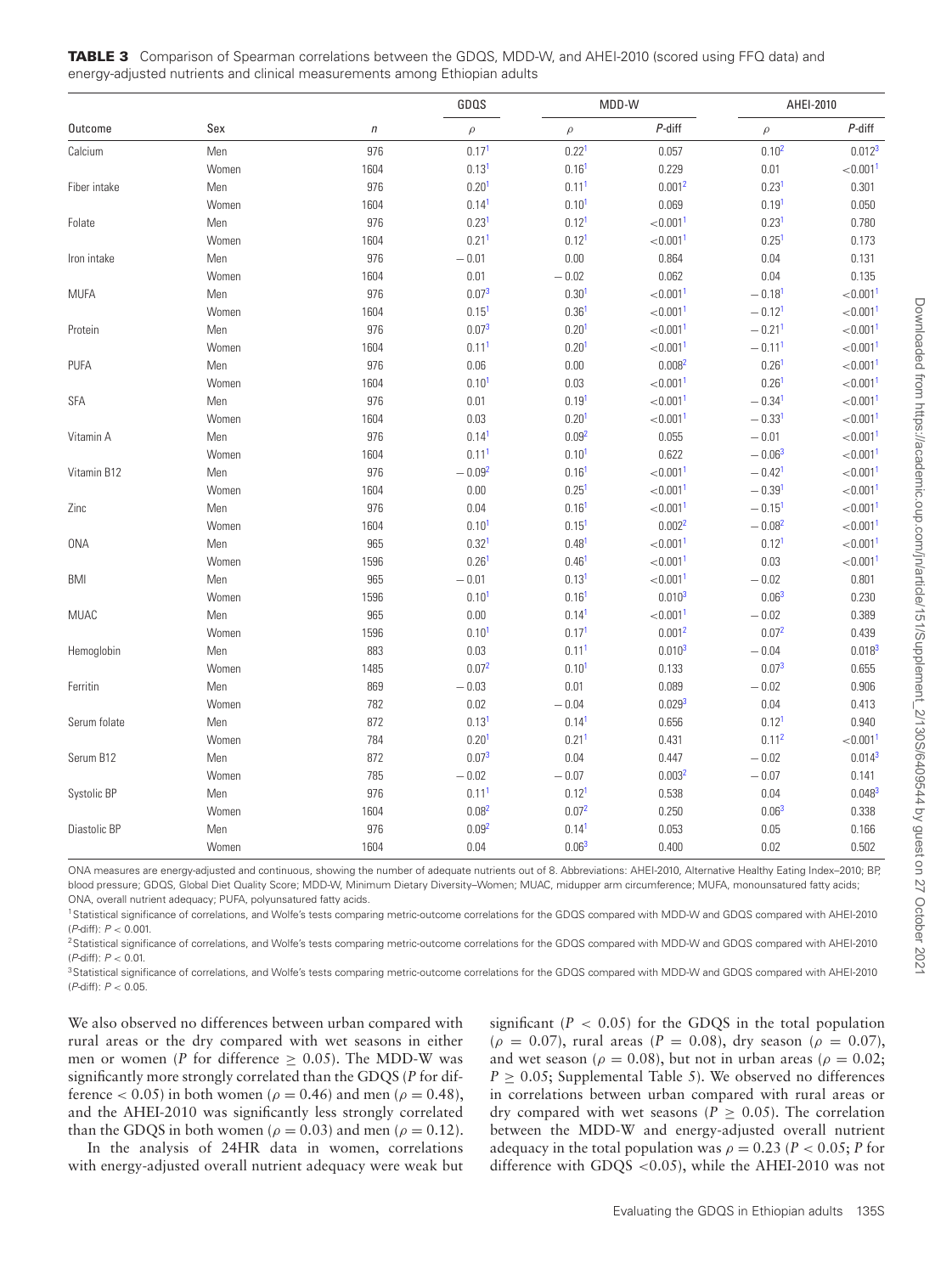| Outcome                         | <b>Statistic</b> | Sex | $\sqrt{n}$ | n, Cases                          | Per 1 SD                          | P-trend                 |
|---------------------------------|------------------|-----|------------|-----------------------------------|-----------------------------------|-------------------------|
| ONA, #                          | EMM (95% CI)     | M   | 976        |                                   | $0.41(0.32 - 0.50)$               | < 0.001 <sup>1</sup>    |
|                                 |                  | F   | 1604       |                                   | $0.32(0.25 - 0.39)$               | < 0.001 <sup>1</sup>    |
| ONA < 4                         | OR (95% CI)      | M   | 976        | 309                               | $0.61(0.52 - 0.71)$               | < 0.001 <sup>1</sup>    |
|                                 |                  | F   | 1604       | 402                               | $0.65(0.57 - 0.73)$               | ${<}0.001$ <sup>1</sup> |
| BMI, kg/m <sup>2</sup>          | EMM (95% CI)     | M   | 965        | $\overline{\phantom{0}}$          | $-0.08$ (-0.25 to 0.10)           | 0.592                   |
|                                 |                  | F   | 1596       |                                   | $0.35(0.17 - 0.53)$               | 0.001 <sup>2</sup>      |
| BMI < 18.5 kg/m <sup>2</sup>    | OR (95% CI)      | M   | 965        | 354                               | $1.09(0.95 - 1.26)$               | 0.284                   |
|                                 |                  | F   | 1596       | 435                               | $0.88(0.78 - 0.99)$               | $0.043^{3}$             |
| BMI $\geq$ 25 kg/m <sup>2</sup> | OR (95% CI)      | M   | 965        | 67                                | $1.00(0.76 - 1.32)$               | 0.651                   |
|                                 |                  | F   | 1596       | 209                               | $1.19(1.02 - 1.40)$               | 0.054                   |
| MUAC, cm                        | EMM (95% CI)     | M   | 965        |                                   | $-0.09$ (-0.26 to 0.08)           | 0.532                   |
|                                 |                  | F   | 1596       |                                   | $0.31(0.15 - 0.48)$               | 0.003 <sup>2</sup>      |
| Low MUAC                        | OR (95% CI)      | M   | 965        | 566                               | $1.13(0.98 - 1.30)$               | 0.120                   |
|                                 |                  | F   | 1596       | 741                               | $0.84(0.76 - 0.93)$               | 0.006 <sup>2</sup>      |
| Hemoglobin, g/dL                | EMM (95% CI)     | M   | 883        |                                   | $0.06 (-0.05 to 0.17)$            | 0.484                   |
|                                 |                  | F   | 1485       | $\overbrace{\phantom{123221111}}$ | $0.08(0.01 - 0.15)$               | 0.034 <sup>3</sup>      |
| Anemia                          | OR (95% CI)      | M   | 883        | 80                                | $0.81(0.63 - 1.04)$               | 0.057                   |
|                                 |                  | F   | 1485       | 254                               | $0.84(0.73 - 0.97)$               | 0.027 <sup>3</sup>      |
| Ferritin, ng/mL                 | EMM (95% CI)     | M   | 869        | $\overbrace{\phantom{123221111}}$ | $-2.97$ (-8.22 to 2.27)           | 0.290                   |
|                                 |                  | F   | 782        |                                   | $0.30 (-3.33$ to 3.93)            | 0.648                   |
| Low ferritin                    | OR (95% CI)      | M   | 869        | 75                                | $1.34(1.05 - 1.73)$               | 0.129                   |
|                                 |                  | F   | 782        | 173                               | $0.94(0.79 - 1.13)$               | 0.829                   |
| Serum folate, ng/mL             | EMM (95% CI)     | M   | 976        |                                   | $0.24(0.05 - 0.42)$               | 0.044 <sup>3</sup>      |
|                                 |                  | F   | 1604       |                                   | $0.48(0.21 - 0.74)$               | < 0.001 <sup>1</sup>    |
| Folate deficiency               | OR (95% CI)      | M   | 976        | 569                               | $0.79(0.68 - 0.91)$               | 0.010 <sup>3</sup>      |
|                                 |                  | F   | 1604       | 510                               | $0.76(0.65 - 0.89)$               | ${<}0.001$ <sup>1</sup> |
| Serum B12, pmol/L               | EMM (95% CI)     | M   | 976        |                                   | 15.49 (2.28-28.69)                | 0.047 <sup>3</sup>      |
|                                 |                  | F   | 1604       |                                   | $1.79 (-12.58 \text{ to } 16.15)$ | 0.478                   |
| Serum B12 deficiency            | OR (95% CI)      | M   | 976        | 394                               | $0.91(0.79 - 1.04)$               | 0.204                   |
|                                 |                  | F   | 1604       | 355                               | $1.08(0.93 - 1.25)$               | 0.408                   |
| Systolic BP, mmHg               | EMM (95% CI)     | M   | 976        | $\overline{\phantom{0}}$          | $1.45(0.52 - 2.37)$               | 0.002 <sup>2</sup>      |
|                                 |                  | F   | 1604       |                                   | $1.46(0.69 - 2.23)$               | 0.001 <sup>2</sup>      |
| Diastolic BP, mmHg              | EMM (95% CI)     | M   | 976        |                                   | $0.78(0.16 - 1.41)$               | 0.019 <sup>3</sup>      |
|                                 |                  | F   | 1604       |                                   | $0.53(0.03 - 1.03)$               | 0.044 <sup>3</sup>      |
| Hypertension                    | OR (95% CI)      | M   | 976        | 287                               | $1.27(1.10 - 1.46)$               | 0.002 <sup>2</sup>      |
|                                 |                  | F   | 1604       | 484                               | $1.08(0.97 - 1.21)$               | 0.317                   |

<span id="page-6-3"></span>

|        | <b>TABLE 4</b> Covariate-adjusted associations between the GDQS (scored using FFQ data) and diet quality outcomes among Ethiopian |
|--------|-----------------------------------------------------------------------------------------------------------------------------------|
| adults |                                                                                                                                   |

Models are adjusted for age, urban/rural locality, education level, marital status, and occupation. ONA measures are energy-adjusted and continuous, showing the number of adequate nutrients out of 8. Abbreviations: BP, blood pressure; EMM, estimated marginal mean; GDQS, Global Diet Quality Score; MUAC, midupper arm circumference; ONA, overall nutrient adequacy.

<span id="page-6-0"></span><sup>1</sup>Statistical significance of linear trends across metric quintiles ( $P$ -trend):  $P < 0.001$ .

<span id="page-6-1"></span><sup>2</sup>Statistical significance of linear trends across metric quintiles (P-trend):  $P < 0.01$ .

<span id="page-6-2"></span><sup>3</sup>Statistical significance of linear trends across metric quintiles (P-trend):  $P < 0.05$ .

significantly correlated with energy-adjusted overall nutrient adequacy ( $P \geq 0.05$ ).

Comparisons of correlations between the GDQS and other diet metrics with individual energy-adjusted nutrient intakes and overall nutrient adequacy are presented in **[Table 3](#page-5-3)** and Supplemental Table 5.

## **Adjusted regression models of the GDQS compared with diet quality outcomes**

In men and women, adjusted for age, urban/rural locality, education level, marital status, and occupation, the GDQS (scored using FFQ data) was significantly (*P* for trend across quintiles < 0.05) associated with higher overall nutrient adequacy [quintile (Q) 1 to Q5 ranges in estimated marginal mean number of nutrients meeting dietary adequacy: men, 3.82 to 5.09; women, 4.33 to 5.22] and lower odds of serum folate deficiency (Q5 compared with Q1 ORs: men, 0.79; women, 0.76); lower odds of underweight and low MUAC in women (Q5 compared with Q1 ORs: men, 0.63; women, 0.84) and anemia in women (Q5 compared with Q1: 0.59); and higher serum vitamin B12 in men (Q5–Q1 range, 302–329 pmol/L; results per 1 SD of GDQS score are presented in **[Table 4](#page-6-3)**; quintile-specific results are presented in **Supplemental Table 6**). Notably, the GDQS was also associated with higher blood pressure in men (Q5–Q1 range in systolic blood pressure: 121.0–125.2 mmHg) and women (Q5–Q1 range: 114.4– 118.2 mmHg), and hypertension in men (Q5 compared with Q1 OR: 147). Upon further adjustment for BMI, the GDQS remained significantly associated with hypertension in men  $(P$ -trend < 0.05) and unassociated in women  $(P$ -trend > 0.05). Results were similar when data were restricted to rural participants, except that analyses of underweight BMI, as well as hemoglobin and serum B12 levels, did not have significant associations ( $P$ -trend  $\geq$  0.05), while the GDQS was associated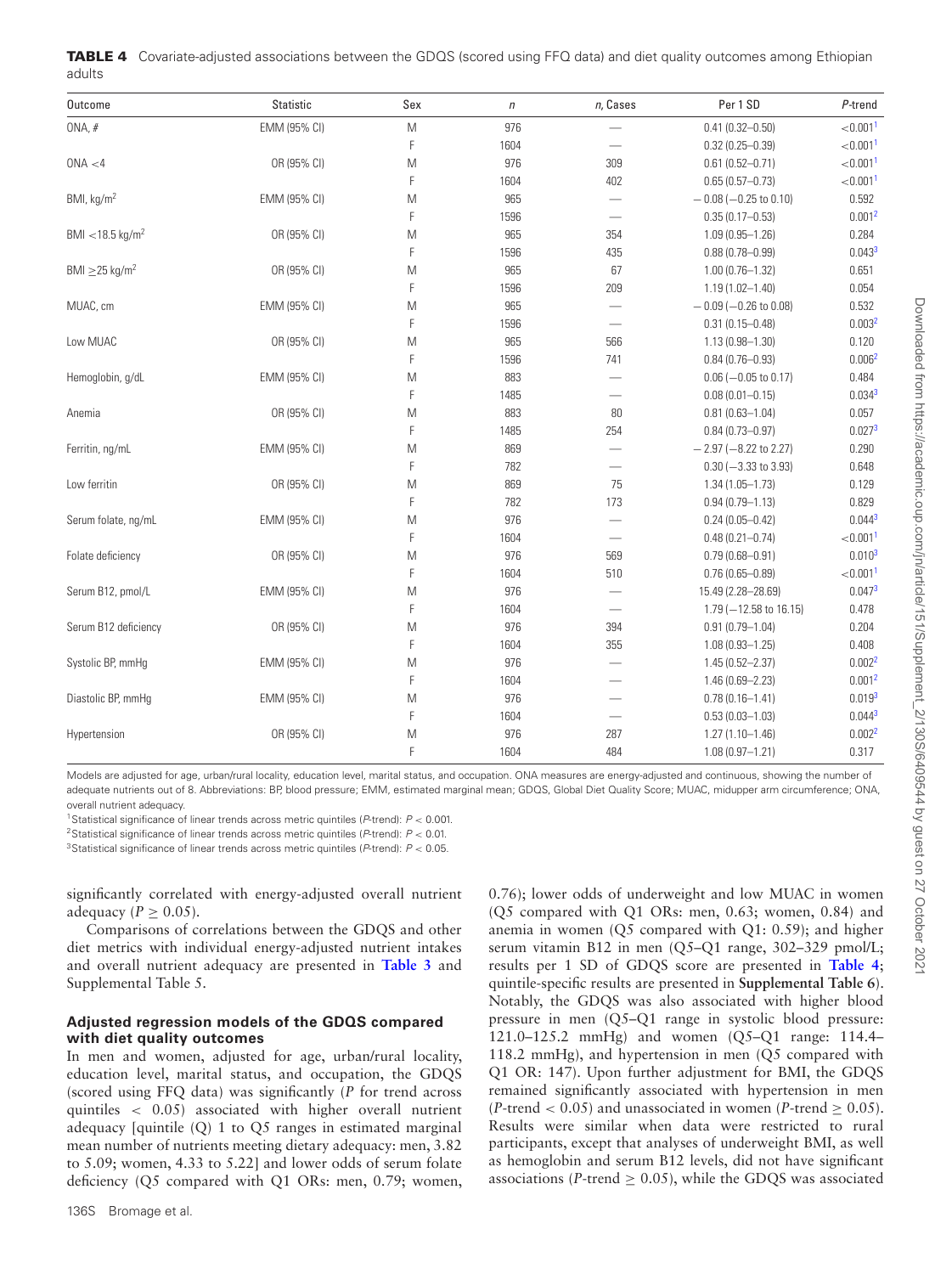<span id="page-7-2"></span>

|       | TABLE 5 Covariate-adjusted associations between the GDQS (scored using 24HR data) and diet quality outcomes among Ethiopian |  |
|-------|-----------------------------------------------------------------------------------------------------------------------------|--|
| women |                                                                                                                             |  |

| Outcome                         | Statistic    | Sex | $\eta$ | n, Cases | Per 1 SD                     | P-trend            |
|---------------------------------|--------------|-----|--------|----------|------------------------------|--------------------|
| ONA, %                          | EMM (95% CI) |     | 1593   |          | $0.57(0.22 - 0.91)$          | 0.001 <sup>1</sup> |
| $0NA < 50\%$                    | OR (95% CI)  |     | 1593   | 211      | $0.76(0.65 - 0.88)$          | ${<}0.0012$        |
| BMI, kg/m <sup>2</sup>          | EMM (95% CI) |     | 1571   |          | $0.14 (-0.04 to 0.32)$       | 0.279              |
| BMI < 18.5 kg/m <sup>2</sup>    | OR (95% CI)  |     | 1571   | 436      | $0.94(0.84 - 1.06)$          | 0.734              |
| BMI $\geq$ 25 kg/m <sup>2</sup> | OR (95% CI)  |     | 1571   | 211      | $1.10(0.94 - 1.28)$          | 0.213              |
| MUAC, cm                        | EMM (95% CI) |     | 1571   |          | $0.11 (-0.06 to 0.27)$       | 0.325              |
| Low MUAC                        | OR (95% CI)  |     | 1571   | 727      | $0.94(0.85 - 1.05)$          | 0.527              |
| Hemoglobin, g/dL                | EMM (95% CI) |     | 1474   |          | $0.03$ (-0.04 to 0.11)       | 0.243              |
| Anemia                          | OR (95% CI)  |     | 1474   | 255      | $0.85(0.74 - 0.98)$          | 0.012 <sup>2</sup> |
| Ferritin, ng/mL                 | EMM (95% CI) |     | 762    |          | $0.40$ (-3.19 to 3.99)       | 0.599              |
| Low ferritin                    | OR (95% CI)  |     | 762    | 167      | $0.98(0.82 - 1.18)$          | 0.818              |
| Serum folate, ng/mL             | EMM (95% CI) |     | 1593   |          | $-0.01$ (-0.29 to 0.27)      | 0.489              |
| Folate deficiency               | OR (95% CI)  |     | 1593   | 494      | $1.07(0.92 - 1.25)$          | 0.237              |
| Serum B12, pmol/L               | EMM (95% CI) |     | 1593   |          | $-2.76$ ( $-16.68$ to 11.16) | 0.467              |
| Serum B12 deficiency            | OR (95% CI)  |     | 1593   | 345      | $1.12(0.97 - 1.30)$          | 0.105              |
| Systolic BP, mmHg               | EMM (95% CI) |     | 1593   |          | $-0.28$ ( $-1.06$ to 0.49)   | 0.134              |
| Diastolic BP, mmHq              | EMM (95% CI) |     | 1593   |          | $-0.28$ ( $-0.80$ to 0.23)   | 0.054              |
| Hypertension                    | OR (95% CI)  |     | 1593   | 472      | $0.99(0.89 - 1.11)$          | 0.466              |

Models are adjusted for age, urban/rural locality, education level, marital status, and occupation. ONA: energy-adjusted continuous measure of overall nutrient adequacy (mean probability of adequacy of 8 nutrients). Abbreviations: BP, blood pressure; EMM, estimated marginal mean; GDQS, Global Diet Quality Score; MUAC, midupper arm circumference; ONA, overall nutrient adequacy; 24HR, 24-hour recall.

<span id="page-7-1"></span><sup>1</sup>Statistical significance of linear trends across metric tertiles (P-trend):  $P < 0.01$ .

<span id="page-7-0"></span><sup>2</sup>Statistical significance of linear trends across metric tertiles (P-trend):  $P < 0.05$ .

(*P*-trend < 0.05) with higher odds of overweight in women (Q5 compared with Q1 OR: 1.99; Supplemental Table 6).

In the analysis of 24HR data in women, there were fewer significant associations between the GDQS and diet quality outcomes: the GDQS was significantly associated (*P* for trend across tertiles  $> 0.05$ ) with increased overall nutrient adequacy and decreased odds of anemia across metric tertiles (T) in all women (T3–T1 range in mean probability of overall nutrient adequacy: 57.8%–59.3%; T3 compared with T1 OR for anemia: 0.64) and upon restricting to rural areas (T3–T1 range in overall nutrient adequacy: 57.9%–59.4%; T3 compared with T1 OR for anemia: 0.61); and, unlike in analysis of FFQ data, the GDQS was further associated in rural areas with lower diastolic blood pressure (T3–T1 range: 80.1–78.2 mmHg) and odds of hypertension (T3 compared with T1 OR: 0.70; results per 1 SD of GDQS score are presented in **[Table 5](#page-7-2)**; tertile-specific results are presented in Supplemental Table 6). The significant association with hypertension was robust to further adjustment for BMI.

### **Comparing adjusted associations between the GDQS, MDD-W, and AHEI-2010 compared with diet quality outcomes**

In the FFQ analysis, unlike the GDQS, higher MDD-W scores were significantly associated with lower ferritin levels in men (*P* for trend across quintiles  $\langle 0.05 \rangle$ ; unlike the GDQS, the MDD-W did predict anemia but not serum folate (**[Table 6](#page-8-0)**; **Supplemental Table 7**). Restricting to rural areas, unlike the GDQS, the MDD-W was associated in women with increased blood pressure and odds of hypertension [*P*-trend < 0.05; although upon further adjustment for BMI, the MDD-W was marginally associated  $(P$ -trend = 0.063)] and was positively associated with low ferritin; however, the MDD-W was also positively associated with lower odds of underweight in women, lower odds of a low MUAC in men, and anemia in men and women (*P*-trend < 0.05; Supplemental Table 7). In both the total population and in rural areas, the MDD-W was more strongly predictive of overall nutrient adequacy than the GDQS (*P* for difference in trends  $\lt$  0.05; [Table 6;](#page-8-0) Supplemental Table 7). Unlike the GDQS, the AHEI-2010 was not significantly predictive of higher blood pressure or hypertension in the total population or of overweight in rural women (*P*trend  $\geq$  0.05), although in rural women the AHEI-2010 was significantly positively associated with increased systolic blood pressure (Supplemental Table 7). Further adjustment for BMI did not produce significant associations between the AHEI-2010 and hypertension in men or women in either the total population or rural subgroup.

In the 24HR analysis in women, unlike the GDQS, the MDD-W was significantly (*P* < 0.05) associated with higher odds of low ferritin and was not associated with lower odds of anemia in either the total or rural population, although the MDD-W was positively associated with higher serum B12 levels in rural areas (**[Table 7](#page-9-0)**; Supplemental Table 7). In the total population, the GDQS was significantly predictive of overall nutrient adequacy, while the MDD-W was not. In rural areas, the GDQS and MDD-W significantly predicted overall nutrient adequacy; unlike the GDQS, the AHEI-2010 did not predict lower odds of hypertension or lower diastolic blood pressure. Further adjustment for BMI did not produce significant associations between metrics and hypertension.

Expanded correlation statistics and comparisons are presented in Supplemental Table 5 and expanded regression statistics and model comparisons are presented in Supplemental Tables 6 and 7, respectively. A summary of results of covariateadjusted regression analyses is presented in **Supplemental Table 8**.

# **Discussion**

In an analysis of FFQ data from NP NL WRA and adult men in urban and rural Ethiopia, we found the GDQS significantly and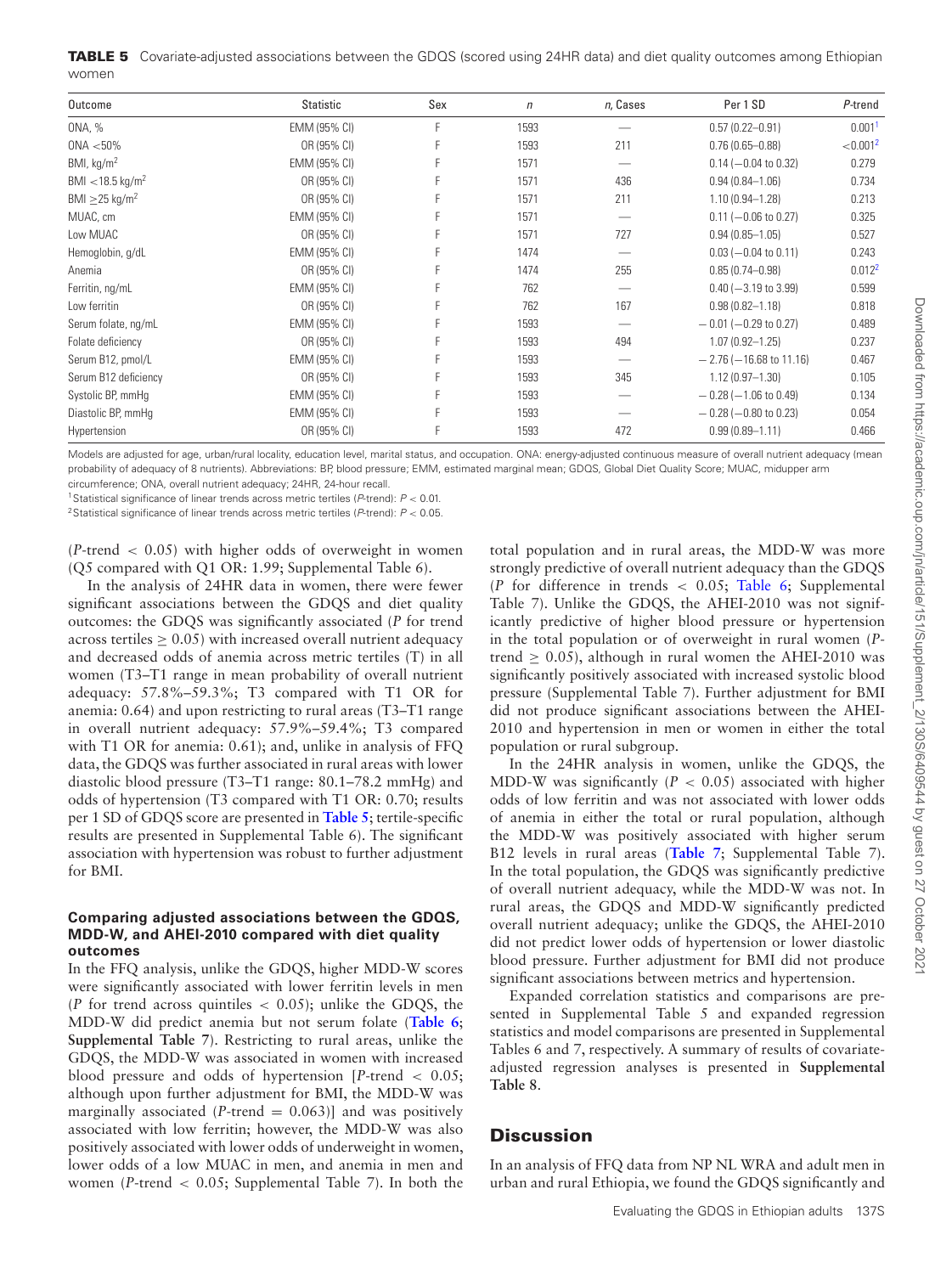| l<br>l<br>۱                                                                                  |       |
|----------------------------------------------------------------------------------------------|-------|
| j<br>I                                                                                       |       |
| サーマ にんこく こくりょく<br>I<br>I<br>֬֕֕                                                              |       |
|                                                                                              |       |
| .<br>נ                                                                                       |       |
| l<br>l                                                                                       |       |
| .<br>;<br>;                                                                                  |       |
| ׅ֧֦֧֧֦֧֪֪ׅ֪֪֪֪ׅ֦֪֪֪֪֪֪֪֪֪֪ׅ֧֚֚֚֚֚֚֚֚֚֚֚֚֚֚֚֚֚֚֡֡֡֡֡֡֡֬֝֓֡֬֓֡֡֬֓֞֝֬֓֓֡֬֓֓֡֬֓֓֓֓֓֡֬֬<br>3<br>1 |       |
| ֖֚֚֚֚֚֚֚֚֚֚֚֚֚֚֚֬֝֝<br>֧֪֚֚֝                                                                 |       |
|                                                                                              |       |
| i                                                                                            |       |
|                                                                                              |       |
| )<br>DI<br>D                                                                                 |       |
| 5<br>}<br>-<br>EEO d.                                                                        |       |
| l<br>י<br>ג                                                                                  |       |
| <br> <br>D<br>D<br>D                                                                         |       |
| .<br>I                                                                                       |       |
|                                                                                              |       |
| ココ コリーピー                                                                                     |       |
| ļ<br>j                                                                                       |       |
|                                                                                              |       |
| $\tilde{\phantom{a}}$                                                                        |       |
|                                                                                              |       |
| -<br>C<br>C<br>)<br>)<br>)                                                                   |       |
|                                                                                              |       |
| ļ<br>$\overline{a}$<br>j<br>କ<br>ତ                                                           |       |
| ă                                                                                            |       |
|                                                                                              |       |
|                                                                                              |       |
|                                                                                              |       |
|                                                                                              |       |
|                                                                                              |       |
| $\frac{1}{2}$                                                                                |       |
| $\ddot{\phantom{a}}$                                                                         |       |
| .<br>.<br>.                                                                                  |       |
|                                                                                              |       |
|                                                                                              |       |
|                                                                                              |       |
|                                                                                              |       |
| くしこう<br>ׇ֚֬<br>י                                                                             | ׇ֘֝֬֕ |

| P-diff<br>$0.004^{2}$<br>$0.004^{2}$<br>0.016 <sup>1</sup><br>$0.035$ <sup>1</sup><br>0.518<br>0.439<br>0.408<br>0.388<br>0.210<br>0.593<br>0.353<br>0.205<br>0.578<br>0.748<br>0.628<br>0.184<br>0.334<br>0.403<br>0.528<br>0.229<br>0.400<br>0.133<br>0.054<br>0.283<br>0.402<br>0.292<br>0.744<br>0.264<br>0.353<br>0.651<br>0.432<br>0.161<br>0.481<br>0.227<br>0.281<br>0.727<br>P-trend<br>< 0.001 <sup>3</sup><br>< 0.001 <sup>3</sup><br>< 0.001 <sup>3</sup><br>< 0.001 <sup>3</sup><br>0.021 <sup>1</sup><br>0.001 <sup>2</sup><br>0.009 <sup>2</sup><br>0.006 <sup>2</sup><br>$0.002^{2}$<br>0.013 <sup>1</sup><br>0.031 <sup>1</sup><br>0.012 <sup>1</sup><br>$0.024$ <sup>1</sup><br>$0.033$ <sup>1</sup><br>$0.029$ <sup>1</sup><br>0.019 <sup>1</sup><br>0.469<br>0.198<br>0.100<br>0.105<br>0.133<br>0.428<br>0.100<br>0.304<br>0.199<br>0.618<br>0.237<br>0.707<br>0.107<br>0.357<br>0.176<br>0.240<br>0.337<br>0.134<br>0.427<br>0.267<br>$0.02$ ( $-0.04$ to $0.09$ )<br>$0.87(0.78 - 0.96)$<br>$0.93(0.74 - 1.18)$<br>$0.74(0.64 - 0.86)$<br>$1.15(0.06 - 0.24)$<br>$0.86(0.65 - 1.13)$<br>$1.16(1.00 - 1.34)$<br>$0.91(0.79 - 1.05)$<br>$0.79(0.71 - 0.88)$<br>$0.74(0.57 - 0.96)$<br>$0.59(0.51 - 0.68)$<br>$0.57(0.50 - 0.64)$<br>$1.11(0.84 - 1.46)$<br>$.24(1.06 - 1.46)$<br>$1.19(1.02 - 1.38)$<br>$1.08(0.94 - 1.25)$<br>$0.93(0.83 - 1.04)$<br>$1.17(1.02 - 1.35)$<br>$0.86(0.75 - 0.98)$<br>$0.89(0.76 - 1.03)$<br>$1.16(0.91 - 1.50)$<br>$0.88(0.74 - 1.05)$<br>$1.12(0.97 - 1.29)$<br>$1.07(0.96 - 1.20)$<br>$0.94(0.81 - 1.09)$<br>$0.75(0.64 - 0.88)$<br>$0.84(0.72 - 0.98)$<br>$0.77(0.66 - 0.90)$<br>$1.35(1.04 - 1.76)$<br>$1.09(0.90 - 1.32)$<br>$0.96(0.83 - 1.11)$<br>$1.12(0.96 - 1.31)$<br>$1.12(0.99 - 1.25)$<br>$1.05(0.92 - 1.21)$<br>$1.07$ $(0.91 - 1.27)$<br>$0.86(0.76 - 0.97)$<br>Per <sub>1</sub> SD<br>< 0.001 <sup>3</sup><br>< 0.001 <sup>3</sup><br>< 0.001 <sup>3</sup><br>$0.002^{2}$<br>< 0.001 <sup>3</sup><br>< 0.001 <sup>3</sup><br>< 0.001 <sup>3</sup><br>P-trend<br>0.006 <sup>2</sup><br>$0.002^{2}$<br>0.006 <sup>2</sup><br>0.010 <sup>1</sup><br>$0.043$ <sup>1</sup><br>$0.027$ <sup>1</sup><br>$0.043$ <sup>1</sup><br>$0.027$ <sup>1</sup><br>0.010 <sup>1</sup><br>0.129<br>0.129<br>0.408<br>0.054<br>0.120<br>0.829<br>0.408<br>0.054<br>0.317<br>0.284<br>0.120<br>0.829<br>0.204<br>0.204<br>0.651<br>0.651<br>0.317<br>0.057<br>0.057<br>0.284<br>$1.27(1.10 - 1.46)$<br>$1.08(0.97 - 1.21)$<br>$0.88(0.78 - 0.99)$<br>$0.32(0.25 - 0.39)$<br>$1.27(1.10 - 1.46)$<br>$0.88(0.78 - 0.99)$<br>$0.81(0.63 - 1.04)$<br>$0.91(0.79 - 1.04)$<br>$1.08(0.93 - 1.25)$<br>$0.41(0.32 - 0.50)$<br>$1.19(1.02 - 1.40)$<br>$1.09(0.95 - 1.26)$<br>$1.13(0.98 - 1.30)$<br>$0.84(0.76 - 0.93)$<br>$0.81(0.63 - 1.04)$<br>$0.79(0.68 - 0.91)$<br>$0.76(0.65 - 0.89)$<br>$1.34(1.05 - 1.73)$<br>$0.94(0.79 - 1.13)$<br>$1.08(0.93 - 1.25)$<br>$0.41(0.32 - 0.50)$<br>$1.00(0.76 - 1.32)$<br>$1.19(1.02 - 1.40)$<br>$1.08(0.97 - 1.21)$<br>$1.09(0.95 - 1.26)$<br>$1.13(0.98 - 1.30)$<br>$0.84(0.76 - 0.93)$<br>$0.84(0.73 - 0.97)$<br>$0.79(0.68 - 0.91)$<br>$0.76(0.65 - 0.89)$<br>$1.34(1.05 - 1.73)$<br>$0.94(0.79 - 1.13)$<br>$0.32(0.25 - 0.39)$<br>$0.84(0.73 - 0.97)$<br>$0.91(0.79 - 1.04)$<br>$1.00(0.76 - 1.32)$<br>Per 1SD<br>n, Cases<br>510<br>209<br>435<br>569<br>510<br>75<br>173<br>209<br>435<br>566<br>$\approx$<br>254<br>569<br>75<br>173<br>394<br>355<br>484<br>354<br>566<br>$\rm 80$<br>254<br>394<br>355<br>484<br>67<br>287<br>741<br>67<br>287<br>354<br>741<br>965<br>976<br>976<br>976<br>976<br>869<br>976<br>965<br>1596<br>596<br>976<br>869<br>1604<br>965<br>1596<br>965<br>1596<br>965<br>1596<br>883<br>1485<br>1604<br>976<br><b>IGO4</b><br><b>I604</b><br>976<br>1604<br>965<br>596<br>883<br>1485<br><b>IGO4</b><br>782<br><b>IGO4</b><br><b>IGO4</b><br>782<br>2<br>Sex<br>$\geq$<br>$\geq$<br>$\geq$<br>$\geq$<br>$\geq$<br>$\geq$<br>$\bar{a}$<br>$\geq$<br>$\geq$<br>$\geq$<br>$\geq$<br>$\geq$<br>$\bar{a}$<br>$\geq$<br>$\bar{a}$<br>$\geq$<br>$\geq$<br>$\mathbf{L}$<br>$\overline{\phantom{a}}$<br>$\geq$<br>$\geq$<br>$\mathbf{L}$<br>$\mathbf{L}$<br>$\geq$<br>$\mathbf{L}$<br>$\mathbf{L}$<br>$\geq$<br>$\mathbf{u}$<br>$\mathbf{L}$<br>$\mathbf{u}$<br>$\overline{\mathbf{L}}$<br>$\mathbf{L}$<br>$\mathbf{L}$<br>$\mathbf{L}$<br>$\mathbf{L}$<br>$\sqcup$<br>OR (95% CI)<br>OR (95% CI)<br>EMM (95% CI)<br>OR (95% CI)<br>OR (95% CI)<br>OR (95% CI)<br>OR (95% CI)<br>OR (95% CI)<br>OR (95% CI)<br>OR (95% CI)<br>EMM (95% CI)<br>OR (95% CI)<br>OR (95% CI)<br>OR (95% CI)<br>OR (95% CI)<br>OR (95% CI)<br>OR (95% CI)<br>OR (95% CI)<br>Statistic<br>$BMI < 18.5 \text{ kg/m}^2$<br>BMI < 18.5 kg/m <sup>2</sup><br>Folate deficiency<br>Folate deficiency<br>Outcome<br>$BMl \geq 25 kg/m2$<br>$BMI \geq 25 kg/m2$<br>B12 deficiency<br>B12 deficiency<br>Hypertension<br>Hypertension<br>Low ferritin<br>Low ferritin<br>Low MUAC<br>Low MUAC<br>Anemia<br>Anemia<br>OMA, H<br>ONA, #<br><b>AHEI-2010</b><br>W-QQM | Comparison |  |  | GDQS | Comparison Metric |  |
|----------------------------------------------------------------------------------------------------------------------------------------------------------------------------------------------------------------------------------------------------------------------------------------------------------------------------------------------------------------------------------------------------------------------------------------------------------------------------------------------------------------------------------------------------------------------------------------------------------------------------------------------------------------------------------------------------------------------------------------------------------------------------------------------------------------------------------------------------------------------------------------------------------------------------------------------------------------------------------------------------------------------------------------------------------------------------------------------------------------------------------------------------------------------------------------------------------------------------------------------------------------------------------------------------------------------------------------------------------------------------------------------------------------------------------------------------------------------------------------------------------------------------------------------------------------------------------------------------------------------------------------------------------------------------------------------------------------------------------------------------------------------------------------------------------------------------------------------------------------------------------------------------------------------------------------------------------------------------------------------------------------------------------------------------------------------------------------------------------------------------------------------------------------------------------------------------------------------------------------------------------------------------------------------------------------------------------------------------------------------------------------------------------------------------------------------------------------------------------------------------------------------------------------------------------------------------------------------------------------------------------------------------------------------------------------------------------------------------------------------------------------------------------------------------------------------------------------------------------------------------------------------------------------------------------------------------------------------------------------------------------------------------------------------------------------------------------------------------------------------------------------------------------------------------------------------------------------------------------------------------------------------------------------------------------------------------------------------------------------------------------------------------------------------------------------------------------------------------------------------------------------------------------------------------------------------------------------------------------------------------------------------------------------------------------------------------------------------------------------------------------------------------------------------------------------------------------------------------------------------------------------------------------------------------------------------------------------------------------------------------------------------------------------------------------------------------------------------------------------------------------------------------------------------------------------------------------------------------------------------------------------------------------------------------------------------------------------------------------------------------------------------------------------------------------------------------------------------------------------------------------------------------------------------------------------------------------------------------------------------------------------------------------------------------------------------------------------------------------------------------------------------------------------------------------------------------------------------------------------------------------------------------------------------------------------------------------------------------------------------------------------------------------------------|------------|--|--|------|-------------------|--|
|                                                                                                                                                                                                                                                                                                                                                                                                                                                                                                                                                                                                                                                                                                                                                                                                                                                                                                                                                                                                                                                                                                                                                                                                                                                                                                                                                                                                                                                                                                                                                                                                                                                                                                                                                                                                                                                                                                                                                                                                                                                                                                                                                                                                                                                                                                                                                                                                                                                                                                                                                                                                                                                                                                                                                                                                                                                                                                                                                                                                                                                                                                                                                                                                                                                                                                                                                                                                                                                                                                                                                                                                                                                                                                                                                                                                                                                                                                                                                                                                                                                                                                                                                                                                                                                                                                                                                                                                                                                                                                                                                                                                                                                                                                                                                                                                                                                                                                                                                                                                                                              | Metric     |  |  |      |                   |  |
|                                                                                                                                                                                                                                                                                                                                                                                                                                                                                                                                                                                                                                                                                                                                                                                                                                                                                                                                                                                                                                                                                                                                                                                                                                                                                                                                                                                                                                                                                                                                                                                                                                                                                                                                                                                                                                                                                                                                                                                                                                                                                                                                                                                                                                                                                                                                                                                                                                                                                                                                                                                                                                                                                                                                                                                                                                                                                                                                                                                                                                                                                                                                                                                                                                                                                                                                                                                                                                                                                                                                                                                                                                                                                                                                                                                                                                                                                                                                                                                                                                                                                                                                                                                                                                                                                                                                                                                                                                                                                                                                                                                                                                                                                                                                                                                                                                                                                                                                                                                                                                              |            |  |  |      |                   |  |
|                                                                                                                                                                                                                                                                                                                                                                                                                                                                                                                                                                                                                                                                                                                                                                                                                                                                                                                                                                                                                                                                                                                                                                                                                                                                                                                                                                                                                                                                                                                                                                                                                                                                                                                                                                                                                                                                                                                                                                                                                                                                                                                                                                                                                                                                                                                                                                                                                                                                                                                                                                                                                                                                                                                                                                                                                                                                                                                                                                                                                                                                                                                                                                                                                                                                                                                                                                                                                                                                                                                                                                                                                                                                                                                                                                                                                                                                                                                                                                                                                                                                                                                                                                                                                                                                                                                                                                                                                                                                                                                                                                                                                                                                                                                                                                                                                                                                                                                                                                                                                                              |            |  |  |      |                   |  |
|                                                                                                                                                                                                                                                                                                                                                                                                                                                                                                                                                                                                                                                                                                                                                                                                                                                                                                                                                                                                                                                                                                                                                                                                                                                                                                                                                                                                                                                                                                                                                                                                                                                                                                                                                                                                                                                                                                                                                                                                                                                                                                                                                                                                                                                                                                                                                                                                                                                                                                                                                                                                                                                                                                                                                                                                                                                                                                                                                                                                                                                                                                                                                                                                                                                                                                                                                                                                                                                                                                                                                                                                                                                                                                                                                                                                                                                                                                                                                                                                                                                                                                                                                                                                                                                                                                                                                                                                                                                                                                                                                                                                                                                                                                                                                                                                                                                                                                                                                                                                                                              |            |  |  |      |                   |  |
|                                                                                                                                                                                                                                                                                                                                                                                                                                                                                                                                                                                                                                                                                                                                                                                                                                                                                                                                                                                                                                                                                                                                                                                                                                                                                                                                                                                                                                                                                                                                                                                                                                                                                                                                                                                                                                                                                                                                                                                                                                                                                                                                                                                                                                                                                                                                                                                                                                                                                                                                                                                                                                                                                                                                                                                                                                                                                                                                                                                                                                                                                                                                                                                                                                                                                                                                                                                                                                                                                                                                                                                                                                                                                                                                                                                                                                                                                                                                                                                                                                                                                                                                                                                                                                                                                                                                                                                                                                                                                                                                                                                                                                                                                                                                                                                                                                                                                                                                                                                                                                              |            |  |  |      |                   |  |
|                                                                                                                                                                                                                                                                                                                                                                                                                                                                                                                                                                                                                                                                                                                                                                                                                                                                                                                                                                                                                                                                                                                                                                                                                                                                                                                                                                                                                                                                                                                                                                                                                                                                                                                                                                                                                                                                                                                                                                                                                                                                                                                                                                                                                                                                                                                                                                                                                                                                                                                                                                                                                                                                                                                                                                                                                                                                                                                                                                                                                                                                                                                                                                                                                                                                                                                                                                                                                                                                                                                                                                                                                                                                                                                                                                                                                                                                                                                                                                                                                                                                                                                                                                                                                                                                                                                                                                                                                                                                                                                                                                                                                                                                                                                                                                                                                                                                                                                                                                                                                                              |            |  |  |      |                   |  |
|                                                                                                                                                                                                                                                                                                                                                                                                                                                                                                                                                                                                                                                                                                                                                                                                                                                                                                                                                                                                                                                                                                                                                                                                                                                                                                                                                                                                                                                                                                                                                                                                                                                                                                                                                                                                                                                                                                                                                                                                                                                                                                                                                                                                                                                                                                                                                                                                                                                                                                                                                                                                                                                                                                                                                                                                                                                                                                                                                                                                                                                                                                                                                                                                                                                                                                                                                                                                                                                                                                                                                                                                                                                                                                                                                                                                                                                                                                                                                                                                                                                                                                                                                                                                                                                                                                                                                                                                                                                                                                                                                                                                                                                                                                                                                                                                                                                                                                                                                                                                                                              |            |  |  |      |                   |  |
|                                                                                                                                                                                                                                                                                                                                                                                                                                                                                                                                                                                                                                                                                                                                                                                                                                                                                                                                                                                                                                                                                                                                                                                                                                                                                                                                                                                                                                                                                                                                                                                                                                                                                                                                                                                                                                                                                                                                                                                                                                                                                                                                                                                                                                                                                                                                                                                                                                                                                                                                                                                                                                                                                                                                                                                                                                                                                                                                                                                                                                                                                                                                                                                                                                                                                                                                                                                                                                                                                                                                                                                                                                                                                                                                                                                                                                                                                                                                                                                                                                                                                                                                                                                                                                                                                                                                                                                                                                                                                                                                                                                                                                                                                                                                                                                                                                                                                                                                                                                                                                              |            |  |  |      |                   |  |
|                                                                                                                                                                                                                                                                                                                                                                                                                                                                                                                                                                                                                                                                                                                                                                                                                                                                                                                                                                                                                                                                                                                                                                                                                                                                                                                                                                                                                                                                                                                                                                                                                                                                                                                                                                                                                                                                                                                                                                                                                                                                                                                                                                                                                                                                                                                                                                                                                                                                                                                                                                                                                                                                                                                                                                                                                                                                                                                                                                                                                                                                                                                                                                                                                                                                                                                                                                                                                                                                                                                                                                                                                                                                                                                                                                                                                                                                                                                                                                                                                                                                                                                                                                                                                                                                                                                                                                                                                                                                                                                                                                                                                                                                                                                                                                                                                                                                                                                                                                                                                                              |            |  |  |      |                   |  |
|                                                                                                                                                                                                                                                                                                                                                                                                                                                                                                                                                                                                                                                                                                                                                                                                                                                                                                                                                                                                                                                                                                                                                                                                                                                                                                                                                                                                                                                                                                                                                                                                                                                                                                                                                                                                                                                                                                                                                                                                                                                                                                                                                                                                                                                                                                                                                                                                                                                                                                                                                                                                                                                                                                                                                                                                                                                                                                                                                                                                                                                                                                                                                                                                                                                                                                                                                                                                                                                                                                                                                                                                                                                                                                                                                                                                                                                                                                                                                                                                                                                                                                                                                                                                                                                                                                                                                                                                                                                                                                                                                                                                                                                                                                                                                                                                                                                                                                                                                                                                                                              |            |  |  |      |                   |  |
|                                                                                                                                                                                                                                                                                                                                                                                                                                                                                                                                                                                                                                                                                                                                                                                                                                                                                                                                                                                                                                                                                                                                                                                                                                                                                                                                                                                                                                                                                                                                                                                                                                                                                                                                                                                                                                                                                                                                                                                                                                                                                                                                                                                                                                                                                                                                                                                                                                                                                                                                                                                                                                                                                                                                                                                                                                                                                                                                                                                                                                                                                                                                                                                                                                                                                                                                                                                                                                                                                                                                                                                                                                                                                                                                                                                                                                                                                                                                                                                                                                                                                                                                                                                                                                                                                                                                                                                                                                                                                                                                                                                                                                                                                                                                                                                                                                                                                                                                                                                                                                              |            |  |  |      |                   |  |
|                                                                                                                                                                                                                                                                                                                                                                                                                                                                                                                                                                                                                                                                                                                                                                                                                                                                                                                                                                                                                                                                                                                                                                                                                                                                                                                                                                                                                                                                                                                                                                                                                                                                                                                                                                                                                                                                                                                                                                                                                                                                                                                                                                                                                                                                                                                                                                                                                                                                                                                                                                                                                                                                                                                                                                                                                                                                                                                                                                                                                                                                                                                                                                                                                                                                                                                                                                                                                                                                                                                                                                                                                                                                                                                                                                                                                                                                                                                                                                                                                                                                                                                                                                                                                                                                                                                                                                                                                                                                                                                                                                                                                                                                                                                                                                                                                                                                                                                                                                                                                                              |            |  |  |      |                   |  |
|                                                                                                                                                                                                                                                                                                                                                                                                                                                                                                                                                                                                                                                                                                                                                                                                                                                                                                                                                                                                                                                                                                                                                                                                                                                                                                                                                                                                                                                                                                                                                                                                                                                                                                                                                                                                                                                                                                                                                                                                                                                                                                                                                                                                                                                                                                                                                                                                                                                                                                                                                                                                                                                                                                                                                                                                                                                                                                                                                                                                                                                                                                                                                                                                                                                                                                                                                                                                                                                                                                                                                                                                                                                                                                                                                                                                                                                                                                                                                                                                                                                                                                                                                                                                                                                                                                                                                                                                                                                                                                                                                                                                                                                                                                                                                                                                                                                                                                                                                                                                                                              |            |  |  |      |                   |  |
|                                                                                                                                                                                                                                                                                                                                                                                                                                                                                                                                                                                                                                                                                                                                                                                                                                                                                                                                                                                                                                                                                                                                                                                                                                                                                                                                                                                                                                                                                                                                                                                                                                                                                                                                                                                                                                                                                                                                                                                                                                                                                                                                                                                                                                                                                                                                                                                                                                                                                                                                                                                                                                                                                                                                                                                                                                                                                                                                                                                                                                                                                                                                                                                                                                                                                                                                                                                                                                                                                                                                                                                                                                                                                                                                                                                                                                                                                                                                                                                                                                                                                                                                                                                                                                                                                                                                                                                                                                                                                                                                                                                                                                                                                                                                                                                                                                                                                                                                                                                                                                              |            |  |  |      |                   |  |
|                                                                                                                                                                                                                                                                                                                                                                                                                                                                                                                                                                                                                                                                                                                                                                                                                                                                                                                                                                                                                                                                                                                                                                                                                                                                                                                                                                                                                                                                                                                                                                                                                                                                                                                                                                                                                                                                                                                                                                                                                                                                                                                                                                                                                                                                                                                                                                                                                                                                                                                                                                                                                                                                                                                                                                                                                                                                                                                                                                                                                                                                                                                                                                                                                                                                                                                                                                                                                                                                                                                                                                                                                                                                                                                                                                                                                                                                                                                                                                                                                                                                                                                                                                                                                                                                                                                                                                                                                                                                                                                                                                                                                                                                                                                                                                                                                                                                                                                                                                                                                                              |            |  |  |      |                   |  |
|                                                                                                                                                                                                                                                                                                                                                                                                                                                                                                                                                                                                                                                                                                                                                                                                                                                                                                                                                                                                                                                                                                                                                                                                                                                                                                                                                                                                                                                                                                                                                                                                                                                                                                                                                                                                                                                                                                                                                                                                                                                                                                                                                                                                                                                                                                                                                                                                                                                                                                                                                                                                                                                                                                                                                                                                                                                                                                                                                                                                                                                                                                                                                                                                                                                                                                                                                                                                                                                                                                                                                                                                                                                                                                                                                                                                                                                                                                                                                                                                                                                                                                                                                                                                                                                                                                                                                                                                                                                                                                                                                                                                                                                                                                                                                                                                                                                                                                                                                                                                                                              |            |  |  |      |                   |  |
|                                                                                                                                                                                                                                                                                                                                                                                                                                                                                                                                                                                                                                                                                                                                                                                                                                                                                                                                                                                                                                                                                                                                                                                                                                                                                                                                                                                                                                                                                                                                                                                                                                                                                                                                                                                                                                                                                                                                                                                                                                                                                                                                                                                                                                                                                                                                                                                                                                                                                                                                                                                                                                                                                                                                                                                                                                                                                                                                                                                                                                                                                                                                                                                                                                                                                                                                                                                                                                                                                                                                                                                                                                                                                                                                                                                                                                                                                                                                                                                                                                                                                                                                                                                                                                                                                                                                                                                                                                                                                                                                                                                                                                                                                                                                                                                                                                                                                                                                                                                                                                              |            |  |  |      |                   |  |
|                                                                                                                                                                                                                                                                                                                                                                                                                                                                                                                                                                                                                                                                                                                                                                                                                                                                                                                                                                                                                                                                                                                                                                                                                                                                                                                                                                                                                                                                                                                                                                                                                                                                                                                                                                                                                                                                                                                                                                                                                                                                                                                                                                                                                                                                                                                                                                                                                                                                                                                                                                                                                                                                                                                                                                                                                                                                                                                                                                                                                                                                                                                                                                                                                                                                                                                                                                                                                                                                                                                                                                                                                                                                                                                                                                                                                                                                                                                                                                                                                                                                                                                                                                                                                                                                                                                                                                                                                                                                                                                                                                                                                                                                                                                                                                                                                                                                                                                                                                                                                                              |            |  |  |      |                   |  |
|                                                                                                                                                                                                                                                                                                                                                                                                                                                                                                                                                                                                                                                                                                                                                                                                                                                                                                                                                                                                                                                                                                                                                                                                                                                                                                                                                                                                                                                                                                                                                                                                                                                                                                                                                                                                                                                                                                                                                                                                                                                                                                                                                                                                                                                                                                                                                                                                                                                                                                                                                                                                                                                                                                                                                                                                                                                                                                                                                                                                                                                                                                                                                                                                                                                                                                                                                                                                                                                                                                                                                                                                                                                                                                                                                                                                                                                                                                                                                                                                                                                                                                                                                                                                                                                                                                                                                                                                                                                                                                                                                                                                                                                                                                                                                                                                                                                                                                                                                                                                                                              |            |  |  |      |                   |  |
|                                                                                                                                                                                                                                                                                                                                                                                                                                                                                                                                                                                                                                                                                                                                                                                                                                                                                                                                                                                                                                                                                                                                                                                                                                                                                                                                                                                                                                                                                                                                                                                                                                                                                                                                                                                                                                                                                                                                                                                                                                                                                                                                                                                                                                                                                                                                                                                                                                                                                                                                                                                                                                                                                                                                                                                                                                                                                                                                                                                                                                                                                                                                                                                                                                                                                                                                                                                                                                                                                                                                                                                                                                                                                                                                                                                                                                                                                                                                                                                                                                                                                                                                                                                                                                                                                                                                                                                                                                                                                                                                                                                                                                                                                                                                                                                                                                                                                                                                                                                                                                              |            |  |  |      |                   |  |
|                                                                                                                                                                                                                                                                                                                                                                                                                                                                                                                                                                                                                                                                                                                                                                                                                                                                                                                                                                                                                                                                                                                                                                                                                                                                                                                                                                                                                                                                                                                                                                                                                                                                                                                                                                                                                                                                                                                                                                                                                                                                                                                                                                                                                                                                                                                                                                                                                                                                                                                                                                                                                                                                                                                                                                                                                                                                                                                                                                                                                                                                                                                                                                                                                                                                                                                                                                                                                                                                                                                                                                                                                                                                                                                                                                                                                                                                                                                                                                                                                                                                                                                                                                                                                                                                                                                                                                                                                                                                                                                                                                                                                                                                                                                                                                                                                                                                                                                                                                                                                                              |            |  |  |      |                   |  |
|                                                                                                                                                                                                                                                                                                                                                                                                                                                                                                                                                                                                                                                                                                                                                                                                                                                                                                                                                                                                                                                                                                                                                                                                                                                                                                                                                                                                                                                                                                                                                                                                                                                                                                                                                                                                                                                                                                                                                                                                                                                                                                                                                                                                                                                                                                                                                                                                                                                                                                                                                                                                                                                                                                                                                                                                                                                                                                                                                                                                                                                                                                                                                                                                                                                                                                                                                                                                                                                                                                                                                                                                                                                                                                                                                                                                                                                                                                                                                                                                                                                                                                                                                                                                                                                                                                                                                                                                                                                                                                                                                                                                                                                                                                                                                                                                                                                                                                                                                                                                                                              |            |  |  |      |                   |  |
|                                                                                                                                                                                                                                                                                                                                                                                                                                                                                                                                                                                                                                                                                                                                                                                                                                                                                                                                                                                                                                                                                                                                                                                                                                                                                                                                                                                                                                                                                                                                                                                                                                                                                                                                                                                                                                                                                                                                                                                                                                                                                                                                                                                                                                                                                                                                                                                                                                                                                                                                                                                                                                                                                                                                                                                                                                                                                                                                                                                                                                                                                                                                                                                                                                                                                                                                                                                                                                                                                                                                                                                                                                                                                                                                                                                                                                                                                                                                                                                                                                                                                                                                                                                                                                                                                                                                                                                                                                                                                                                                                                                                                                                                                                                                                                                                                                                                                                                                                                                                                                              |            |  |  |      |                   |  |
|                                                                                                                                                                                                                                                                                                                                                                                                                                                                                                                                                                                                                                                                                                                                                                                                                                                                                                                                                                                                                                                                                                                                                                                                                                                                                                                                                                                                                                                                                                                                                                                                                                                                                                                                                                                                                                                                                                                                                                                                                                                                                                                                                                                                                                                                                                                                                                                                                                                                                                                                                                                                                                                                                                                                                                                                                                                                                                                                                                                                                                                                                                                                                                                                                                                                                                                                                                                                                                                                                                                                                                                                                                                                                                                                                                                                                                                                                                                                                                                                                                                                                                                                                                                                                                                                                                                                                                                                                                                                                                                                                                                                                                                                                                                                                                                                                                                                                                                                                                                                                                              |            |  |  |      |                   |  |
|                                                                                                                                                                                                                                                                                                                                                                                                                                                                                                                                                                                                                                                                                                                                                                                                                                                                                                                                                                                                                                                                                                                                                                                                                                                                                                                                                                                                                                                                                                                                                                                                                                                                                                                                                                                                                                                                                                                                                                                                                                                                                                                                                                                                                                                                                                                                                                                                                                                                                                                                                                                                                                                                                                                                                                                                                                                                                                                                                                                                                                                                                                                                                                                                                                                                                                                                                                                                                                                                                                                                                                                                                                                                                                                                                                                                                                                                                                                                                                                                                                                                                                                                                                                                                                                                                                                                                                                                                                                                                                                                                                                                                                                                                                                                                                                                                                                                                                                                                                                                                                              |            |  |  |      |                   |  |
|                                                                                                                                                                                                                                                                                                                                                                                                                                                                                                                                                                                                                                                                                                                                                                                                                                                                                                                                                                                                                                                                                                                                                                                                                                                                                                                                                                                                                                                                                                                                                                                                                                                                                                                                                                                                                                                                                                                                                                                                                                                                                                                                                                                                                                                                                                                                                                                                                                                                                                                                                                                                                                                                                                                                                                                                                                                                                                                                                                                                                                                                                                                                                                                                                                                                                                                                                                                                                                                                                                                                                                                                                                                                                                                                                                                                                                                                                                                                                                                                                                                                                                                                                                                                                                                                                                                                                                                                                                                                                                                                                                                                                                                                                                                                                                                                                                                                                                                                                                                                                                              |            |  |  |      |                   |  |
|                                                                                                                                                                                                                                                                                                                                                                                                                                                                                                                                                                                                                                                                                                                                                                                                                                                                                                                                                                                                                                                                                                                                                                                                                                                                                                                                                                                                                                                                                                                                                                                                                                                                                                                                                                                                                                                                                                                                                                                                                                                                                                                                                                                                                                                                                                                                                                                                                                                                                                                                                                                                                                                                                                                                                                                                                                                                                                                                                                                                                                                                                                                                                                                                                                                                                                                                                                                                                                                                                                                                                                                                                                                                                                                                                                                                                                                                                                                                                                                                                                                                                                                                                                                                                                                                                                                                                                                                                                                                                                                                                                                                                                                                                                                                                                                                                                                                                                                                                                                                                                              |            |  |  |      |                   |  |
|                                                                                                                                                                                                                                                                                                                                                                                                                                                                                                                                                                                                                                                                                                                                                                                                                                                                                                                                                                                                                                                                                                                                                                                                                                                                                                                                                                                                                                                                                                                                                                                                                                                                                                                                                                                                                                                                                                                                                                                                                                                                                                                                                                                                                                                                                                                                                                                                                                                                                                                                                                                                                                                                                                                                                                                                                                                                                                                                                                                                                                                                                                                                                                                                                                                                                                                                                                                                                                                                                                                                                                                                                                                                                                                                                                                                                                                                                                                                                                                                                                                                                                                                                                                                                                                                                                                                                                                                                                                                                                                                                                                                                                                                                                                                                                                                                                                                                                                                                                                                                                              |            |  |  |      |                   |  |
|                                                                                                                                                                                                                                                                                                                                                                                                                                                                                                                                                                                                                                                                                                                                                                                                                                                                                                                                                                                                                                                                                                                                                                                                                                                                                                                                                                                                                                                                                                                                                                                                                                                                                                                                                                                                                                                                                                                                                                                                                                                                                                                                                                                                                                                                                                                                                                                                                                                                                                                                                                                                                                                                                                                                                                                                                                                                                                                                                                                                                                                                                                                                                                                                                                                                                                                                                                                                                                                                                                                                                                                                                                                                                                                                                                                                                                                                                                                                                                                                                                                                                                                                                                                                                                                                                                                                                                                                                                                                                                                                                                                                                                                                                                                                                                                                                                                                                                                                                                                                                                              |            |  |  |      |                   |  |
|                                                                                                                                                                                                                                                                                                                                                                                                                                                                                                                                                                                                                                                                                                                                                                                                                                                                                                                                                                                                                                                                                                                                                                                                                                                                                                                                                                                                                                                                                                                                                                                                                                                                                                                                                                                                                                                                                                                                                                                                                                                                                                                                                                                                                                                                                                                                                                                                                                                                                                                                                                                                                                                                                                                                                                                                                                                                                                                                                                                                                                                                                                                                                                                                                                                                                                                                                                                                                                                                                                                                                                                                                                                                                                                                                                                                                                                                                                                                                                                                                                                                                                                                                                                                                                                                                                                                                                                                                                                                                                                                                                                                                                                                                                                                                                                                                                                                                                                                                                                                                                              |            |  |  |      |                   |  |
|                                                                                                                                                                                                                                                                                                                                                                                                                                                                                                                                                                                                                                                                                                                                                                                                                                                                                                                                                                                                                                                                                                                                                                                                                                                                                                                                                                                                                                                                                                                                                                                                                                                                                                                                                                                                                                                                                                                                                                                                                                                                                                                                                                                                                                                                                                                                                                                                                                                                                                                                                                                                                                                                                                                                                                                                                                                                                                                                                                                                                                                                                                                                                                                                                                                                                                                                                                                                                                                                                                                                                                                                                                                                                                                                                                                                                                                                                                                                                                                                                                                                                                                                                                                                                                                                                                                                                                                                                                                                                                                                                                                                                                                                                                                                                                                                                                                                                                                                                                                                                                              |            |  |  |      |                   |  |
|                                                                                                                                                                                                                                                                                                                                                                                                                                                                                                                                                                                                                                                                                                                                                                                                                                                                                                                                                                                                                                                                                                                                                                                                                                                                                                                                                                                                                                                                                                                                                                                                                                                                                                                                                                                                                                                                                                                                                                                                                                                                                                                                                                                                                                                                                                                                                                                                                                                                                                                                                                                                                                                                                                                                                                                                                                                                                                                                                                                                                                                                                                                                                                                                                                                                                                                                                                                                                                                                                                                                                                                                                                                                                                                                                                                                                                                                                                                                                                                                                                                                                                                                                                                                                                                                                                                                                                                                                                                                                                                                                                                                                                                                                                                                                                                                                                                                                                                                                                                                                                              |            |  |  |      |                   |  |
|                                                                                                                                                                                                                                                                                                                                                                                                                                                                                                                                                                                                                                                                                                                                                                                                                                                                                                                                                                                                                                                                                                                                                                                                                                                                                                                                                                                                                                                                                                                                                                                                                                                                                                                                                                                                                                                                                                                                                                                                                                                                                                                                                                                                                                                                                                                                                                                                                                                                                                                                                                                                                                                                                                                                                                                                                                                                                                                                                                                                                                                                                                                                                                                                                                                                                                                                                                                                                                                                                                                                                                                                                                                                                                                                                                                                                                                                                                                                                                                                                                                                                                                                                                                                                                                                                                                                                                                                                                                                                                                                                                                                                                                                                                                                                                                                                                                                                                                                                                                                                                              |            |  |  |      |                   |  |
|                                                                                                                                                                                                                                                                                                                                                                                                                                                                                                                                                                                                                                                                                                                                                                                                                                                                                                                                                                                                                                                                                                                                                                                                                                                                                                                                                                                                                                                                                                                                                                                                                                                                                                                                                                                                                                                                                                                                                                                                                                                                                                                                                                                                                                                                                                                                                                                                                                                                                                                                                                                                                                                                                                                                                                                                                                                                                                                                                                                                                                                                                                                                                                                                                                                                                                                                                                                                                                                                                                                                                                                                                                                                                                                                                                                                                                                                                                                                                                                                                                                                                                                                                                                                                                                                                                                                                                                                                                                                                                                                                                                                                                                                                                                                                                                                                                                                                                                                                                                                                                              |            |  |  |      |                   |  |
|                                                                                                                                                                                                                                                                                                                                                                                                                                                                                                                                                                                                                                                                                                                                                                                                                                                                                                                                                                                                                                                                                                                                                                                                                                                                                                                                                                                                                                                                                                                                                                                                                                                                                                                                                                                                                                                                                                                                                                                                                                                                                                                                                                                                                                                                                                                                                                                                                                                                                                                                                                                                                                                                                                                                                                                                                                                                                                                                                                                                                                                                                                                                                                                                                                                                                                                                                                                                                                                                                                                                                                                                                                                                                                                                                                                                                                                                                                                                                                                                                                                                                                                                                                                                                                                                                                                                                                                                                                                                                                                                                                                                                                                                                                                                                                                                                                                                                                                                                                                                                                              |            |  |  |      |                   |  |
|                                                                                                                                                                                                                                                                                                                                                                                                                                                                                                                                                                                                                                                                                                                                                                                                                                                                                                                                                                                                                                                                                                                                                                                                                                                                                                                                                                                                                                                                                                                                                                                                                                                                                                                                                                                                                                                                                                                                                                                                                                                                                                                                                                                                                                                                                                                                                                                                                                                                                                                                                                                                                                                                                                                                                                                                                                                                                                                                                                                                                                                                                                                                                                                                                                                                                                                                                                                                                                                                                                                                                                                                                                                                                                                                                                                                                                                                                                                                                                                                                                                                                                                                                                                                                                                                                                                                                                                                                                                                                                                                                                                                                                                                                                                                                                                                                                                                                                                                                                                                                                              |            |  |  |      |                   |  |
|                                                                                                                                                                                                                                                                                                                                                                                                                                                                                                                                                                                                                                                                                                                                                                                                                                                                                                                                                                                                                                                                                                                                                                                                                                                                                                                                                                                                                                                                                                                                                                                                                                                                                                                                                                                                                                                                                                                                                                                                                                                                                                                                                                                                                                                                                                                                                                                                                                                                                                                                                                                                                                                                                                                                                                                                                                                                                                                                                                                                                                                                                                                                                                                                                                                                                                                                                                                                                                                                                                                                                                                                                                                                                                                                                                                                                                                                                                                                                                                                                                                                                                                                                                                                                                                                                                                                                                                                                                                                                                                                                                                                                                                                                                                                                                                                                                                                                                                                                                                                                                              |            |  |  |      |                   |  |

results. Models are adjusted for age, urban/ural locality, education level, marital status, and occupation. ONA measures are energy-adjusted and continuous, showing the number of adequate nutrients out of 8. Abbreviations:

results. Models are adjusted for age, urban/tural locality, education level, marital status, and occupation. ONA measures are energy-adjusted and continuous, showing the number of adequate nutrients out of 8. Abbreviations

Alternative Healthy Eating Index–2010; EMM, estimated marginal marginal marginal Diet Quality Score; WDD-W, Minimum Dietary Diversity–Women; MUAC, midupper arm circumference; ONA, overall nutrient adequacy.

Alternative Healthy Eating Index-2010; EMM, estimated marginal mean; GDQS, Global Diet Quality Score; MDD-W, Minimum Dietary Diversity-Women; MUAC, midupper arm circumference; ONA, overall nutrient adequacy.

<span id="page-8-3"></span><span id="page-8-2"></span><span id="page-8-1"></span>1Statistical significance of linear trends across metric quintiles (P-trend), and Wald tests comparing trends between the GDQS and other metrics (P-diff): P < 0.05. 2Statistical significance of linear trends across metric quintiles (P-trend), and Wald tests comparing trends between the GDQS and other metrics (P-diff): P < 0.01. 3Statistical significance of linear trends across metric quintiles (P-trend), and Wald tests comparing trends between the GDQS and other metrics (P-diff): P < 0.001.

<span id="page-8-0"></span>' Istatistical significance of linear trends across metric quintiles (P-trend), and Wald tests comparing trends between the GDQS and other metrics (Pdiff): P < 0.05.<br><sup>2</sup>Statistical significance of linear trends across met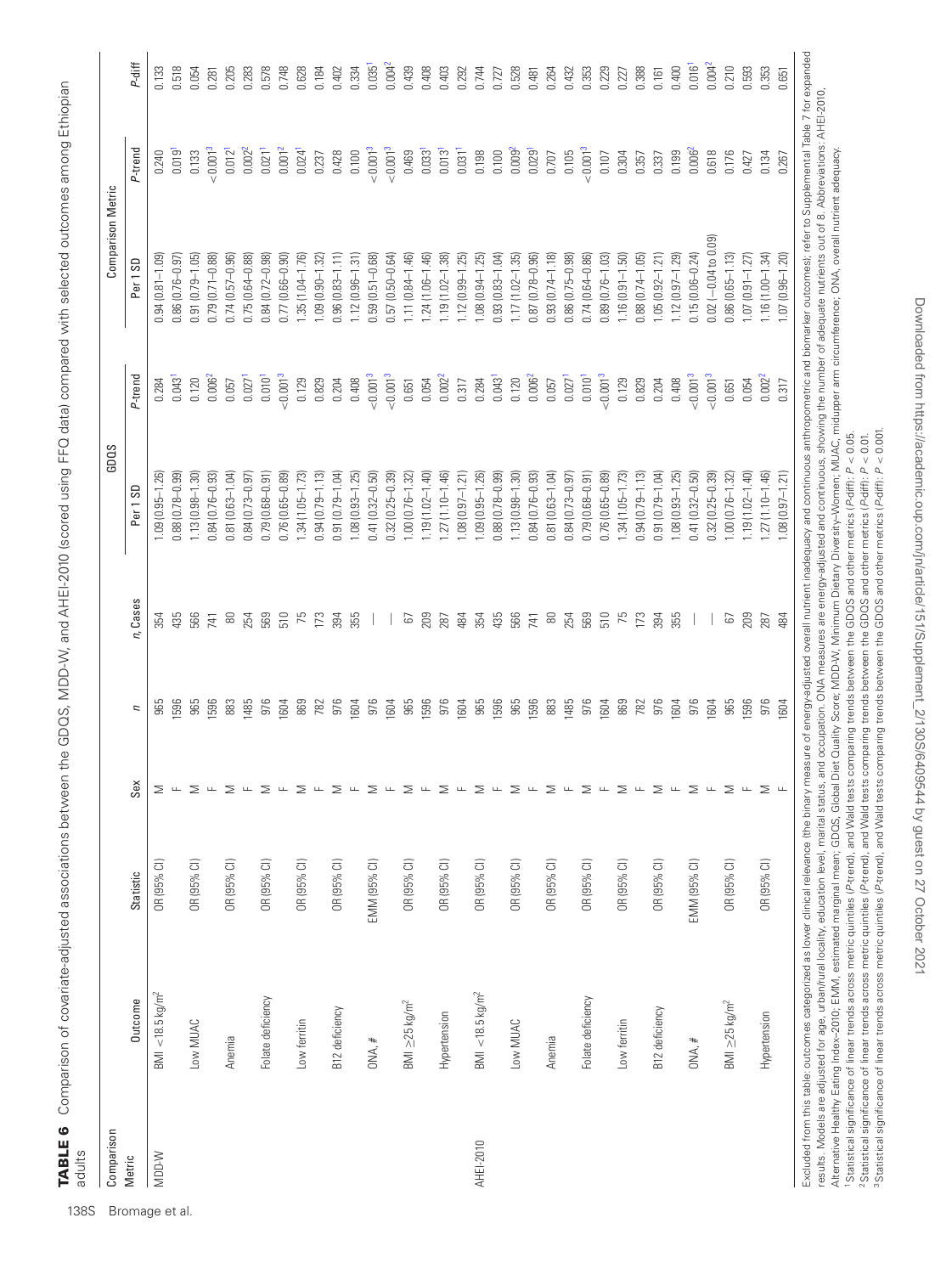<span id="page-9-0"></span>**TABLE 7** Comparison of statistically significant covariate-adjusted associations between the GDQS, MDD-W, and AHEI-2010 (scored using 24HR data) compared with selected diet quality outcomes among Ethiopian women

| Comparison |                |     |              |            |                          | GDQS                |                    | <b>Comparison Metric</b> |                         |                    |
|------------|----------------|-----|--------------|------------|--------------------------|---------------------|--------------------|--------------------------|-------------------------|--------------------|
| Metric     | Outcome        | Sex | Statistic    | $\sqrt{n}$ | n, Cases                 | Per 1 SD            | P-trend            | Per 1 SD                 | P-trend                 | P-diff             |
| AHEI-2010  | Anemia         |     | OR (95% CI)  | 1474       | 255                      | $0.85(0.74 - 0.98)$ | 0.012 <sup>1</sup> | $0.86(0.75 - 0.99)$      | 0.052                   | 0.342              |
|            | Low ferritin   |     | OR (95% CI)  | 762        | 167                      | $0.98(0.82 - 1.18)$ | 0.818              | $0.82(0.68 - 0.99)$      | 0.009                   | 0.167              |
|            | B12 deficiency |     | OR (95% CI)  | 1593       | 345                      | $1.12(0.97 - 1.30)$ | 0.105              | $1.18(1.02 - 1.38)$      | $0.034$ <sup>1</sup>    | 0.434              |
|            | ONA. %         |     | EMM (95% CI) | 1593       | $\overline{\phantom{m}}$ | $0.57(0.22 - 0.91)$ | 0.001 <sup>2</sup> | $-0.32$ (-0.66 to 0.03)  | 0.361                   | 0.039 <sup>1</sup> |
| MDD-W      | Anemia         |     | OR (95% CI)  | 1474       | 255                      | $0.85(0.74 - 0.98)$ | 0.012 <sup>1</sup> | $0.90(0.78 - 1.04)$      | 0.372                   | 0.594              |
|            | Low ferritin   |     | OR (95% CI)  | 762        | 167                      | $0.98(0.82 - 1.18)$ | 0.818              | $1.16(0.96 - 1.39)$      | 0.004                   | 0.234              |
|            | B12 deficiency |     | OR (95% CI)  | 1593       | 345                      | $1.12(0.97 - 1.30)$ | 0.105              | $1.03(0.89 - 1.20)$      | 0.85                    | 0.173              |
|            | ONA, %         |     | EMM (95% CI) | 1593       |                          | $0.57(0.22 - 0.91)$ | 0.001 <sup>2</sup> | $1.72(1.38 - 2.05)$      | ${<}0.001$ <sup>1</sup> | 0.020 <sup>1</sup> |

Excluded from this table are outcomes categorized as lower clinical relevance (the binary measure of energy-adjusted overall nutrient inadequacy and continuous anthropometric and biomarker outcomes), and models in which individual trends for both the GDQS and comparison metric were not significant (P-trend > 0.05) for both the AHEI-2010 and MDD-W; refer to Supplemental Table 7 for expanded results. Models are adjusted for age, urban/rural locality, education level, marital status, and occupation. ONA: energy-adjusted continuous measure of overall nutrient adequacy (mean probability of adequacy of 8 nutrients). Abbreviations: 24HR, 24-hour recall; AHEI-2010, Alternative Healthy Eating Index–2010; EMM, estimated marginal mean; GDQS, Global Diet Quality Score; MDD-W, Minimum Dietary Diversity–Women; ONA, overall nutrient adequacy.

<span id="page-9-2"></span><span id="page-9-1"></span><sup>1</sup>Statistical significance of linear trends across metric tertiles (P-trend), and Wald tests comparing trends between the GDQS and other metrics (P-diff):  $P < 0.05$ <sup>2</sup>Statistical significance of linear trends across metric tertiles (P-trend), and Wald tests comparing trends between the GDQS and other metrics (P-diff):  $P < 0.01$ .

weakly (0.1  $\geq \rho < 0.3$ ) correlated with energy-adjusted intakes of key nutrients and overall nutrient adequacy. In regression models controlling for sociodemographic characteristics, the GDQS was further associated with lower odds of serum folate deficiency in men and women; low MUAC, underweight, and anemia in women; and higher serum vitamin B12 and odds of hypertension in men. An analysis of 24HR data from women produced fewer and more modest associations.

Differences observed in metric-nutrient correlations are attributable to differences in metric construction and scoring. For example, the AHEI-2010's inclusion of fatty acids and continuous scoring of red and processed meat were reflected in higher correlations than the GDQS with polyunsaturated and saturated fats. While the GDQS' broad range of fruit and vegetable groups and separate, positively scored liquid oil and fish and shellfish groups were reflected in higher correlations than the MDD-W with fiber, folate, and polyunsaturated and saturated fats, the GDQS' approach of giving no points to high consumption of high fat dairy and red meat was reflected in lower correlations than the MDD-W with monounsaturated fat, protein, vitamin B12, and zinc.

In a multi-country evaluation of men and rural NP NL WRA in 10 African countries and China and of women in India and Mexico, the GDQS was positively associated with overall nutrient adequacy, with no significant difference with the MDD-W [\(53–56\)](#page-11-29). One reason for the MDD-W's stronger association with overall nutrient adequacy in the current study is the GDQS' inclusion of negatively scored food groups, which is intended to capture the diet-related NCD risk but which also contributes some dietary nutrients (the GDQS partly addresses this by giving positive scores to red meat and high fat dairy up to specific consumption thresholds, after which these groups receive 0 points). Secondly, in populations with particularly low dietary diversity (such as in rural Ethiopia), the GDQS' comparatively nuanced scoring system and food list may be less beneficial for capturing variation in nutrient adequacy and may instead add some noise, while the simpler MDD-W, designed to capture nutrient adequacy in resource-poor settings, may be particularly adept in this regard.

Consistent with the above reasoning, the MDD-W was more frequently associated than the GDQS with anemia and anthropometric indicators of undernutrition in the analysis of FFQ data in this study. However, in analyses of rural men and women in other African countries, we did not find significant differences in associations between either metric compared with low MUAC or anemia, and these metrics also displayed similar associations with low MUAC in an analysis of Indian women [\(53–55\)](#page-11-29). In 1 secondary analysis of FFQ data from pregnant Tanzanian women (the only prior comparison of the MDD-W and the earlier PDQS metric, from which the GDQS was developed), the PDQS was inversely associated with preterm birth, low birth weight, and fetal loss, while the MDD-W was inversely associated with infants being small for gestational age [\(32\)](#page-11-30).

Although the MDD-W was not intended to capture the NCD risk, a greater number of positive associations between the MDD-W and NCD outcomes than the GDQS in the current study may highlight an advantage of distinguishing between food scored as healthy and unhealthy in the GDQS. However, although observed associations between metrics and hypertension in the current study were mostly robust to further adjustment for BMI, they were likely subject to confounding by physical activity and residual confounding by socioeconomic status [as was also likely the case in a separate evaluation of the GDQS in predominantly rural women in India [\(55\)](#page-12-0)]. In a 2007 survey of 1485 rural men and women in Malawi, Rwanda, and Tanzania, fruit and vegetable intake (scored positively in all diet metrics) was inversely associated with systolic and diastolic blood pressure after adjustments for socioeconomic factors, BMI, and physical activity; the mean BMIs were low in both that study  $(20.9 \text{ kg/m}^2 \text{ in men and } 21.6 \text{ kg/m}^2 \text{ in women})$  and the current study (19.9 kg/m<sup>2</sup> in men and 21.0 kg/m<sup>2</sup> in women), and BMI was positively associated with hypertension in both studies [\(57\)](#page-12-1).

Performance of the GDQS and other metrics tabulated using 24HR data was usually poorer than when tabulated using the FFQ, as we have also observed in an analysis of national survey data from Mexico  $(56)$ . One reason for this was high withinperson variation in food consumption (a single recall does not reflect a person's long-term diet, which is more relevant for health). Although we adjusted nutrient intakes for intra-person variation (to better reflect correlations between metrics and estimated usual intakes), we did not attempt to adjust food intake prior to computing metric scores. This approach allowed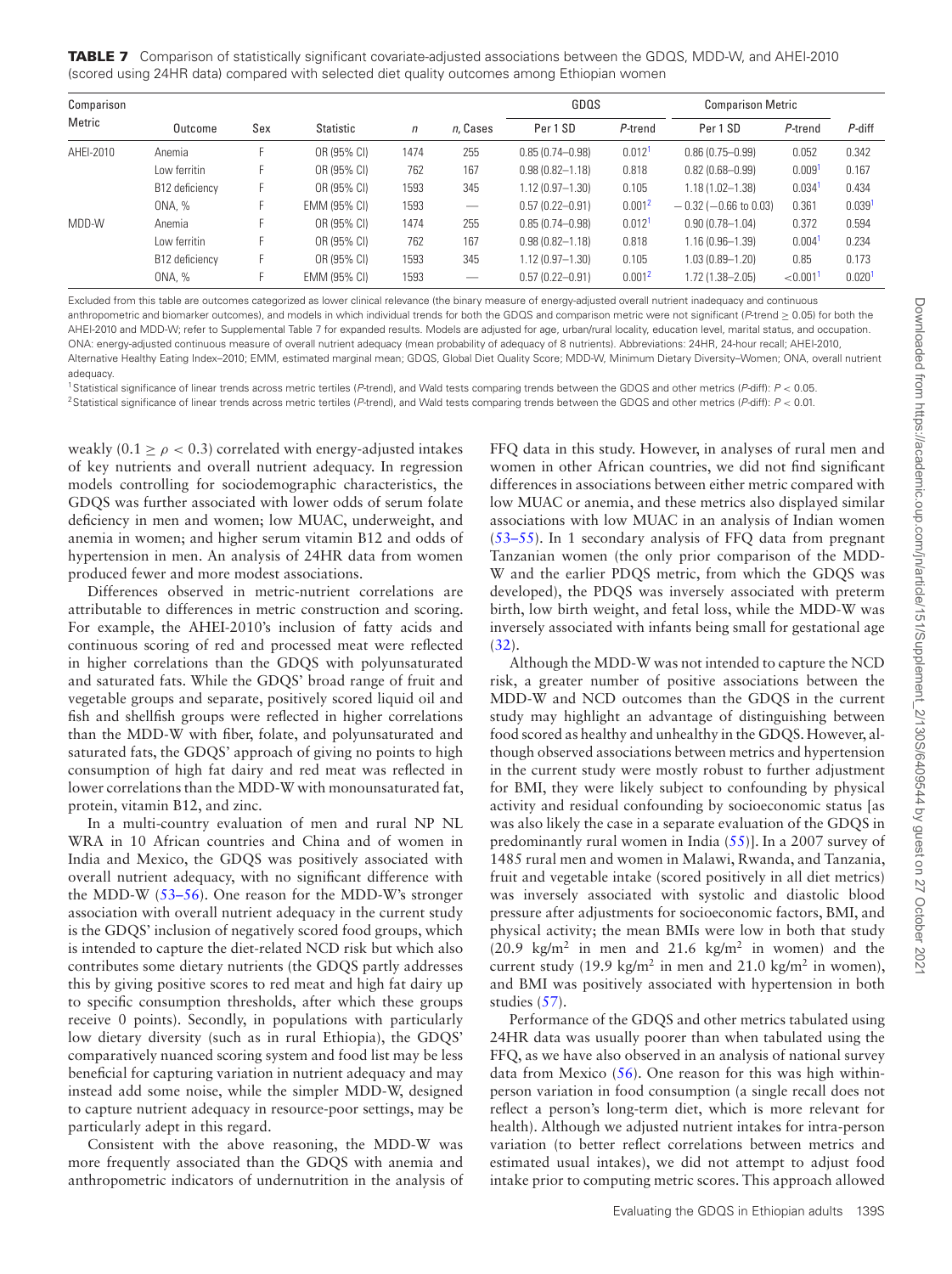us to more closely reflect associations that might be observed in 24HR surveys, in which 1 day of recall is often collected from most participants.

Another reason for poorer associations observed in the 24HR analysis was low between-person variation in food consumption. This is illustrated by comparison with an earlier secondary analysis of 24HR data from NP NL women across 6 sub-Saharan African data sets, in which means  $\pm$  SDs of the FGI-10ER (food group indicator summed from 10 groups, minimum intake 15 g per group, equivalent to the continuous MDD-W used in the current study) ranged from  $3.0 \pm 0.9$  to  $4.8 \pm 1.2$  (range in current study,  $2.4 \pm 0.8$ ) and correlations between the FGI-10ER and the energyadjusted mean probability of adequacy ranged from 0.29 to 0.48 (correlation in current study, 0.23) [\(40\)](#page-11-31). Low betweenperson variation in the 24HR data is primarily attributable to an extreme lack of dietary diversity in this population (only 113 unique foods were reported to be consumed at least once in the past 24 hours). In addition to attenuating associations, low dietary diversity also limited our ability to obtain robust estimates of within-person variation for certain nutrients (particularly vitamin B12) due to the small number of repeat recalls with non-0 consumption.

Most GDQS-nutrient correlations were weaker in rural than urban participants, and restricting to rural participants produced fewer associations between the GDQS and anthropometric and biochemical outcomes of undernutrition. This is notable because although all undernutrition outcomes were more prevalent in the rural than urban group, the mean GDQS scores were similar, suggesting that urban-rural differences in measures of association were not driven by urban-rural disparities in diet quality but by the fact that poor diet quality is a more predictive determinant of undernutrition in urban areas. Given the context of rapidly urbanizing populations in Ethiopia and sub-Saharan Africa, this reinforces the need for valid diet quality metrics for use in the region.

A strength of this analysis was its scope, comprising men and women in 6 regions and 2 seasons, a comparative analysis of FFQ and 24HR data, and the availability of a range of dietary, anthropometric, and biomarker outcomes against which to evaluate metrics. Limitations included limited data on NCD outcomes (of which only prevalent overweight and hypertension were available) and a low prevalence of overweight (7% in men and 13% in women), which diminished the statistical power to derive associations. The cross-sectional study design also limited our ability to infer causal relations, particularly for NCD outcomes (owing to the latency period between dietary exposures and such outcomes). Furthermore, the number of replicate 24HRs collected from urban women [\(25\)](#page-11-32) was somewhat small [30 to 40 are recommended per stratum [\(39\)](#page-11-19)], which may have led to residual within-person variation that weakened associations between metrics and nutrient intakes.

In conclusion, we have found the easy-to-use, food-based GDQS and MDD-W to be good measures of key undernutrition indicators among Ethiopian adults. The MDD-W is simpler to use and was more sensitive to nutrient adequacy than the GDQS, although the latter advantage may only apply [to populations consuming extremely monotonous diets \(53–](#page-11-29) 56). The GDQS' differentiation of healthy and unhealthy food groups should render it more suitable than the MDD-W for jointly capturing the NCD risk, as we have found in analyses of national survey data from China and Mexico and in cohort analyses in Mexican and US women [\(54,](#page-12-3) [56,](#page-12-2) [58–60\)](#page-12-4). This

should render the GDQS a more useful metric overall as Ethiopia's burden of disease shifts steadily toward NCDs and a more holistic means of measuring diet quality is needed. However, more extensive data, especially from longitudinal studies, are needed to evaluate the GDQS' sensitivity to NCD outcomes in Ethiopia (and more definitively assess performance of the AHEI-2010, which primarily targets the NCD risk). Given the numerous analyses presented in this paper and the potential for associations to be significant by chance, further research should also endeavor to replicate the findings of the current study.

## **Acknowledgments**

We thank Dr. Martha Tamez for guidance in implementing the National Cancer Institute method.

The authors' responsibilities were as follows—WWF, CRS, SB, and WCW: designed research; AW, AWT, WWF, CRS, CTA, SP, ECH, HF, and HB: conducted research; SB, CTA, AWT, SP, ECH, CRS, and WWF: analyzed data; CB, SNB, TTF, YL, MJS, and MD: provided technical guidance and supervised the analysis; SB: wrote the paper and had primary responsibility for the final content; and all authors: read and approved the final manuscript.

## **References**

- <span id="page-10-0"></span>1 Global Hunger Index. Ethiopia: a closer look at hunger and undernutrition [Internet]. Dublin (Ireland) and Bonn (Germany): [Concern Worldwide/Welthungerhilfe; 2018. Available from:](https://www.globalhungerindex.org/case-studies/2018-ethiopia.html) https://ww w.globalhungerindex.org/case-studies/2018-ethiopia.html
- <span id="page-10-1"></span>2 World Health Organization. Vitamin and Mineral Nutrition Information System (VMNIS). [Internet]. Geneva (Switzerland): World Health [Organization; 2021. Available from:](https://www.who.int/vmnis/database/en/) https://www.who.int/vmnis/databa se/en/.
- <span id="page-10-2"></span>3 Amaha ND. Ethiopian progress towards achieving the global nutrition targets of 2025: analysis of sub-national trends and progress inequalities. BMC Res Notes 2020;13(1):559.
- <span id="page-10-3"></span>4 World Health Organization. Global targets tracking tool. [Internet]. Geneva (Switzerland): World Health Organization; 2021. Available from: [https://extranet.who.int/nhdtargets.](https://extranet.who.int/nhdtargets)
- <span id="page-10-4"></span>5 Ethiopian Public Health Institute. Ethiopian national micronutrient survey report. Addis Ababa (Ethiopia): Ethiopian Public Health Institute; 2016.
- <span id="page-10-5"></span>6 Ethiopia NCDI Commission. The Ethiopia Noncommunicable Diseases and Injuries (NCDI) commission report summary. Addis Ababa (Ethiopia): Ministry of Health; 2018.
- <span id="page-10-6"></span>7 Central Statistical Agency [Ethiopia] and ORC Macro. Ethiopia demographic and health survey 2000. Addis Ababa (Ethiopia): Central Statistical Agency and ORC Macro; 2001.
- <span id="page-10-7"></span>8 Central Statistical Agency [Ethiopia] and ORC Macro. Ethiopia demographic and health survey 2016. Addis Ababa (Ethiopia): Central Statistical Agency and ORC Macro; 2017.
- <span id="page-10-8"></span>9 World Health Organization. The Global Health Observatory. Noncommunicable diseases: risk factors. [Internet]. Geneva (Switzerland): World Health Organization; 2021. Available from: [https://www.who.int/data/gho/data/themes/topics/topic-details/GHO/](https://www.who.int/data/gho/data/themes/topics/topic-details/GHO/ncd-risk-factors) ncd-risk-factors
- <span id="page-10-9"></span>10 Alberti G, Zimmet P, Shaw J, Grundy SM. The IDF consensus worldwide definition of the metabolic syndrome. Brussels (Belgium): International Diabetes Federation; 2006.
- <span id="page-10-10"></span>11 Gebreyes YF, Goshu DY, Geletew TK, Argefa TG, Zemedu TG, Lemu KA, Waka FC, Mengesha AB, Degefu FS, Deghebo AD, et al. Prevalence of high blood pressure, hyperglycemia, dyslipidemia, metabolic syndrome and their determinants in Ethiopia: evidences from the National NCDs STEPS Survey, 2015. PLoS One 2018;13(5):e0194819.
- <span id="page-10-11"></span>12 Global Nutrition Report. Country nutrition profiles— Ethiopia. [Internet]. Bristol (UK): Development Initiatives; 2020. Available from: [https://globalnutritionreport.org/resources/nutrition-pr](https://globalnutritionreport.org/resources/nutrition-profiles/africa/eastern-africa/ethiopia/) ofiles/africa/eastern-africa/ethiopia/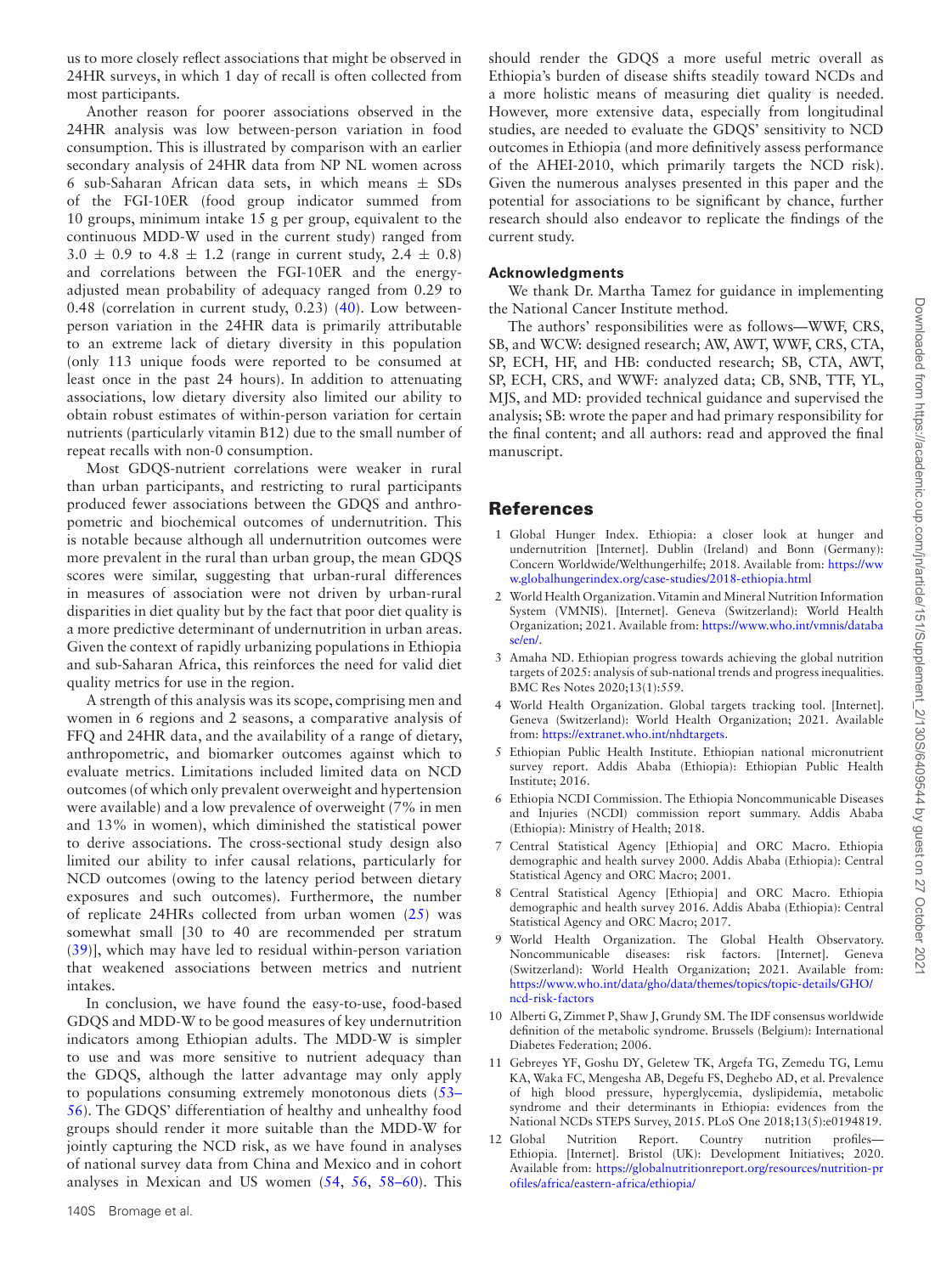- <span id="page-11-0"></span>13 Ethiopian Public Health Institute. Ethiopia national food consumption survey 2013. Addis Ababa (Ethiopia): Ethiopian Public Health Institute; 2013.
- <span id="page-11-1"></span>14 Wang DD, Li Y, Afshin A, Springmann M, Mozaffarian D, Stampfer MJ, Hu FB, Murray CJL, Willett WC. Global improvement in dietary quality could lead to substantial reduction in premature death. J Nutr 2019;149(6):1065–74.
- <span id="page-11-2"></span>15 Melaku YA, Temesgen AM, Deribew A, Tessema GA, Deribe K, Sahle BW, Abera SF, Bekele T, Lemma F, Amare AT, et al. The impact of dietary risk factors on the burden of non-communicable diseases in Ethiopia: findings from the Global Burden of Disease study 2013. Int J Behav Nutr Phys Act 2016;13(1):122.
- <span id="page-11-3"></span>16 Bromage S, Batis C, Bhupathiraju SN, Fawzi WW, Fung TT, Li Y, Deitchler M, Angulo E, Birk N, Castellanos-Gutiérrez A, et al. Development and validation of a novel food-based global diet quality score (GDQS). J Nutr 2021;151(Suppl 10):75S–92S.
- <span id="page-11-4"></span>17 Tadesse AW, Hemler EC, Andersen C, Passarelli S, Worku A, Sudfeld CR, Berhane Y, Fawzi WW. Anemia prevalence and etiology among women, men, and children in Ethiopia: a study protocol for a national population-based survey. BMC Public Health 2019;19(1):1369.
- <span id="page-11-5"></span>18 World Health Organization. Reproductive health indicators: guidelines for their generation, interpretation and analysis for global monitoring. Geneva (Switzerland): World Health Organization; 2006.
- <span id="page-11-6"></span>19 Ethiopian Health and Nutrition Research Institute. Food composition table for use in Ethiopia. Part IV. 1995–1997. Addis Ababa (Ethiopia): EHNRI/FAO; 1998.
- <span id="page-11-7"></span>20 Willett WC. Food frequency methods. In: Nutritional epidemiology. 3rd ed. New York (NY): Oxford University Press; 2012.
- <span id="page-11-8"></span>21 Gibson RS, Ferguson EL. An interactive 24-hour recall for assessing the adequacy of iron and zinc intakes in developing countries. Washington (DC): International Food Policy Research Institute (IFPRI) and International Center for Tropical Agriculture (CIAT); 2008.
- <span id="page-11-9"></span>22 Beal T, Massiot E, Arsenault JE, Smith MR, Hijmans RJ. Global trends in dietary micronutrient supplies and estimated prevalence of inadequate intakes. PLoS One 2017;12(4):e0175554.
- 23 GBD 2017 Diet Collaborators. Health effects of dietary risks in 195 countries, 1990–2017: a systematic analysis for the Global Burden of Disease Study 2017. Lancet North Am Ed 2019;393(10184): 1958–72.
- 24 Micha R, Shulkin ML, Peñalvo JL, Khatibzadeh S, Singh GM, Rao M, Fahimi S, Powles J, Mozaffarian D. Etiologic effects and optimal intakes of foods and nutrients for risk of cardiovascular diseases and diabetes: systematic reviews and meta-analyses from the Nutrition and Chronic Diseases Expert Group (NutriCoDE). PLoS One 2017;12(4): e0175149.
- <span id="page-11-32"></span>25 Willett W, Rockström J, Loken B, Springmann M, Lang T, Vermeulen S, Garnett T, Tilman D, DeClerck F, Wood A, et al. Food in the Anthropocene: the EAT-Lancet Commission on healthy diets from sustainable food systems. Lancet North Am Ed 2019;393(10170): 447–92.
- <span id="page-11-10"></span>26 Lukmanji Z, Hertzmark E, Mlingi N, Assey V, Ndossi G, Fawzi WW. Tanzania food composition tables. Dar Es Salaam (Tanzania): Muhimbili University of Health and Allied Sciences and Harvard School of Public Health; 2008.
- 27 Haytowitz DB. USDA national nutrient database for standard reference, release 24. Washington (DC): United States Department of Agriculture; 2011.
- 28 Hotz C, Abdelrahman L, Sison C, Moursi M, Loechl C. A food composition table for Central and Eastern Uganda. Washington (DC): International Food Policy Research Institute and International Center for Tropical Agriculture; 2012.
- <span id="page-11-11"></span>29 Cercamondi CI, Fischer MM, Worku TGH, Wyss N, Herter-Aeberli I, Zimmermann MB, Egli IM, Hurrell RF. The potential of fermentation and contamination of teff by soil to influence iron intake and bioavailability from injera flatbread. Int J Vitam Nutr Res 2017;87:75– 84.
- <span id="page-11-12"></span>30 Fung TT, Isanaka S, Hu FB, Willett WC. International food group-based diet quality and risk of coronary heart disease in men and women. Am J Clin Nutr 2018;107(1):120–9.
- 31 Gicevic S, Gaskins AJ, Fung TT, Rosner B, Tobias DK, Isanaka S, Willett WC. Evaluating pre-pregnancy dietary diversity vs. dietary quality scores as predictors of gestational diabetes and hypertensive disorders of pregnancy. PLoS One. 2018;13(4):e0195103.
- <span id="page-11-30"></span>32 Madzorera I, Isanaka S, Wang M, Msamanga GI, Urassa W, Hertzmark E, Duggan C, Fawzi WW. Maternal dietary diversity and dietary quality scores in relation to adverse birth outcomes in Tanzanian women. Am J Clin Nutr 2020;112(3):695–706.
- <span id="page-11-13"></span>33 WDDP Study Group. Development of a dichotomous indicator for population-level assessment of dietary diversity in women of reproductive age. Curr Dev Nutr 2017;1(12):cdn.117.001701.
- <span id="page-11-14"></span>34 Chiuve SE, Fung TT, Rimm EB, Hu FB, McCullough ML, Wang M, Stampfer MJ, Willett WC. Alternative dietary indices both strongly predict risk of chronic disease. J Nutr 2012;142:1009–18.
- <span id="page-11-15"></span>35 Nusser SM, Carriquiry AL, Dodd KW, Fuller WA. A semi-parametric transformation approach to estimating usual nutrient intake distributions. J Am Statist Assoc 1996;91:1440–9
- <span id="page-11-16"></span>36 Tooze JA, Kipnis V, Buckman DW, Carroll RJ, Freedman LS, Guenther PM, Krebs-Smith SM, Subar AF, Dodd KW. A mixed-effects model approach for estimating the distribution of usual intake of nutrients: the NCI method. Stat Med 2010;29(27):2857–68.
- <span id="page-11-17"></span>37 Willett W, Stampfer MJ. Total energy intake: implications for epidemiologic analyses. Am J Epidemiol 1986;124(1):17–27.
- <span id="page-11-18"></span>38 U.S. Institute of Medicine. Dietary reference intakes. The essential guide to nutrient requirements. Washington (DC): National Academies Press; 2006.
- <span id="page-11-19"></span>39 U.S. Institute of Medicine. DRI dietary reference intakes: Applications in dietary assessment. Washington (DC): National Academies Press; 2000.
- <span id="page-11-31"></span>40 Martin-Prevel Y, Allemand P, Wiesmann D, Arimond M, Ballard T, Deitchler M, Dop M, Kennedy G, Lee WTK, Moursi M. Moving forward on choosing a standard operational indicator of women's dietary diversity. Rome (Italy): Food and Agricultural Organization of the United Nations.2015.
- 41 Allen L, de Benoist B, Dary O, Hurrell R, eds. Guidelines on food fortification with micronutrients. Geneva (Switzerland): World Health Organization; 2004.
- 42 International Zinc Nutrition Consultative Group (IZiNCG), Brown KH, Rivera JA, Bhutta Z, Gibson RS, King JC, Lönnerdal B, Ruel MT, Sandtröm B, Wasantwisut E, et al. International Zinc Nutrition Consultative Group (IZiNCG) technical document #1. Assessment of the risk of zinc deficiency in populations and options for its control. Food Nutr Bull 2004;25(1 Suppl 2):S99–203.
- <span id="page-11-20"></span>43 World Health Organization. Haemoglobin concentrations for the diagnosis of anaemia and assessment of severity. Vitamin and mineral nutrition information system. Geneva (Switzerland): WHO; 2011.
- 44 Namaste SM, Rohner F, Huang J, Bhushan NL, Flores-Ayala R, Kupka R, Mei Z, Rawat R, Williams AM, Raiten DJ, et al. Adjusting ferritin concentrations for inflammation: Biomarkers Reflecting Inflammation and Nutritional Determinants of Anemia (BRINDA) project. Am J Clin Nutr 2017;106:359S–71S.
- <span id="page-11-21"></span>45 WHO Expert Committee on Physical Status. Physical status: The use of and interpretation of anthropometry, report of a WHO Expert Committee. Geneva (Switzerland): WHO; 1995.
- <span id="page-11-22"></span>46 Tang AM, Chung M, Dong K, Wanke C, Bahwere P, Bose K, Chakraborty R, Charlton K, Hong S, Nguyen P, et al. Determining a global mid-upper arm circumference cutoff to assess underweight in adults (men and nonpregnant women). Washington (DC): FHI 360/FANTA; 2020.
- <span id="page-11-23"></span>47 World Health Organization. Serum ferritin concentrations for the assessment of iron status and iron deficiency in populations. Geneva (Switzerland): World Health Organization; 2011.
- <span id="page-11-24"></span>48 World Health Organization. Serum and red blood cell folate concentrations for assessing folate status in populations. Geneva (Switzerland): World Health Organization; 2015.
- <span id="page-11-25"></span>49 Allen LH. Vitamin B-12. Adv Nutr 2012;3(1):54–5.
- <span id="page-11-26"></span>50 Huang PL. A comprehensive definition for metabolic syndrome. Dis Model Mech 2009;2(5–6):231–7.
- <span id="page-11-27"></span>51 Wolfe DA. A distribution-free test for related correlation coefficients. Technometrics 1977;19:507–9.
- <span id="page-11-28"></span>52 Eid M, Gollwitzer M, Schmitt M. Statistik und forschungsmethoden lehrbuch. Weinheim (Germany): Beltz; 2011.
- <span id="page-11-29"></span>53 Bromage S, Zhang Y, Holmes MD, Sachs SE, Fanzo J, Remans R, Sachs J, Batis C, Bhupathiraju SN, Fung TT, et al. The Global Diet Quality Score is inversely associated with nutrient inadequacy, low mid-upper arm circumference, and anemia among rural adults in ten Sub-Saharan African countries. J Nutr 2021;151(Suppl 10):119S–29S.